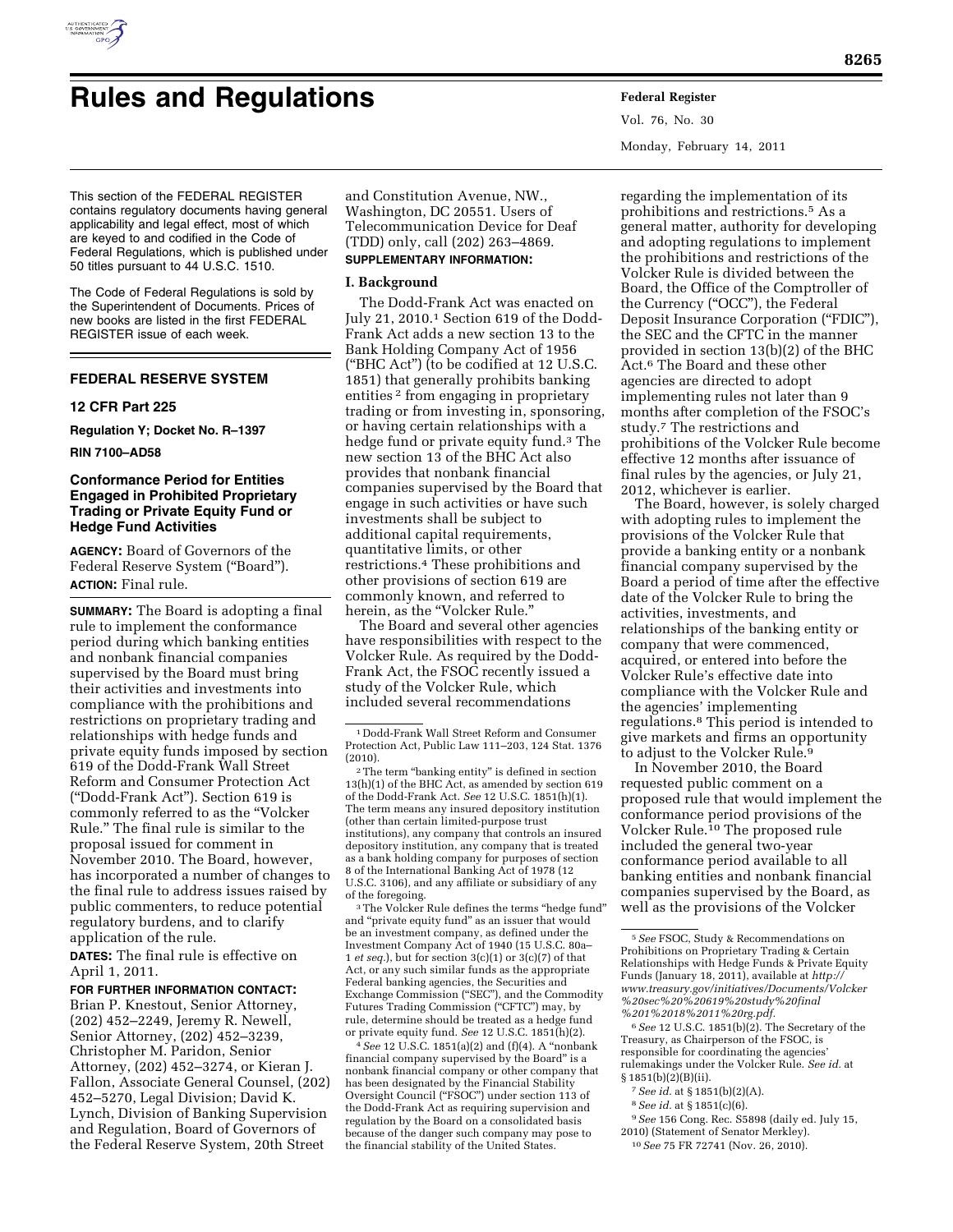Rule that allow the Board to extend, by rule or order, this two-year period by up to three, one-year periods.11 In addition, the proposal implemented the special five-year extended transition period available for certain qualifying investments in hedge funds and private equity funds that are "illiquid funds."<sup>12</sup> The proposed rule also defined certain terms related to the conformance period, specified how an application or request for extension should be submitted, and identified the factors that the Board may consider when evaluating such a request. The public comment period on the proposed rule closed on January 10, 2011.

# **II. Overview of Comments**

The Board received 12 comments on the proposed rule. Commenters included financial trade associations, banking entities, individuals, and a member of Congress. In general, commenters supported the proposed rule but recommended one or more changes to specific provisions of the proposal. A majority of the commenters focused on the 5-year extended transition period available to banking entities to the extent necessary to fulfill a contractual obligation in place on May 1, 2010, to take or retain an interest in a hedge fund or private equity fund that qualifies as an ''illiquid fund'' under the Volcker Rule. For example, some commenters suggested that the Board broaden its definition of ''illiquid assets,'' which is used in determining whether a hedge fund or private equity fund is an illiquid fund. Others requested that the Board lower the proposed rule's requirement that at least 75 percent of a fund's assets be invested in ''illiquid assets'' (either as of May 1, 2010, or on a future date) in order for the fund to qualify for the extended transition period. Many commenters also asserted that the proposed rule's definition of when a banking entity has a ''contractual obligation'' to invest or remain invested in an illiquid fund was too narrow and would limit the number of hedge funds and private equity funds that could take advantage of the extended transition period for illiquid funds.

Some commenters also asked that the Board, in the final rule, address several aspects of the Volcker Rule that were not covered by the proposal. For instance, some commenters requested that the final rule state that section 13 of the BHC Act does not prohibit insurance companies from conducting their normal business operations, or

does not prohibit foreign companies from engaging in prohibited proprietary trading in the securities of U.S. companies if such trades were booked outside of the United States.

Additionally, some commenters addressed the procedural aspects of the proposed rule governing the receipt and review of applications for an extension of the conformance period. For example, some commeters requested that the rule permit the Board to grant all possible extensions to a banking entity at a single time. Other commenters suggested that the final rule permit banking entities to submit a request for extension well in advance of the date an extension might be needed, and expressly provide for a standard time period for the Board to review any extension requests. The comments received on the proposed rule are discussed in greater detail in the following parts of this

# **SUPPLEMENTARY INFORMATION**.

# **III. Explanation of Final Rule**

In developing this final rule, the Board has carefully considered the comments received on the proposal, as well as the language and legislative history of the Volcker Rule, and the Board's experience in supervising and regulating banking entities' trading activities and investments in, or relationships with, hedge funds and private equity funds. The Board also consulted with the Department of the Treasury, the OCC, the FDIC, the SEC, and the CFTC.

After this review, the Board has determined to adopt a final rule that is substantially similar to the proposed rule. However, in response to comments, the Board has modified the proposed rule in a number of respects. For example, the Board has—

• Expanded the conditions under which an asset may be considered an "illiquid asset" to include situations where an asset is subject to a contractual restriction on sale or redemption for a period of 3 years or more;

• Broadened the types of documents that may be considered in determining whether a hedge fund or private equity fund is "contractually committed" to principally invest in illiquid assets or whether a banking entity that has sponsored a hedge fund or private equity fund is "contractually obligated" to invest or remain invested in the fund;

• Extended, from 90 days to 180 days, the number of days in advance a request for an extension of the conformance period by a specific company must be filed with the Board; and

• Clarified that the Board expects to act on extension requests within 90 days from receipt of a complete record.

These changes as well as the Board's responses to the comments received are discussed in greater detail below.

The final rule does not address definitional or other aspects of the Volcker Rule that are subject to, or more appropriately addressed as part of, the separate interagency rulemaking to be conducted under section 13(b)(2) of the BHC Act.13 For example, the final rule incorporates without modification the definitions of "banking entity," "hedge fund," and "private equity fund" contained in the Dodd-Frank Act. In addition, the final rule does not address several topics suggested by commenters—such as, for example, the general application of the Volcker Rule to banking entities that are insurance companies or foreign entities, or whether banking entities should also have an extended period of time to conform investments in funds that do not qualify for the statute's extended transition period for illiquid funds—that are appropriately addressed through the coordinated interagency rulemaking process provided for in section 13(b)(2) of the BHC Act.14 The Board expects to review the final rule after completion of the interagency rulemaking process under section 13(b)(2) to determine whether modifications or adjustments to the rule are appropriate in light of the final rules adopted under that section.

#### *A. General Conformance Period*

The prohibitions and restrictions of the Volcker Rule do not take effect until the earlier of July 21, 2012, or 12 months after the issuance of final regulations by the rulewriting agencies under section 13(b)(2) of the BHC Act. However, in order to allow the markets and firms to adjust to these prohibitions and restrictions, the Volcker Rule, by its terms and without any action by the Board, provides banking entities and nonbank financial companies supervised by the Board an additional conformance period during which the entity or company can wind down, sell, or otherwise conform its activities, investments, and relationships to the requirements of the Volcker Rule. Under the statute, this conformance period generally extends through the date that is 2 years after the date on which the prohibitions become effective or, in the case of a nonbank financial company supervised by the Board, 2 years after the company is designated by the FSOC for supervision by the Board, if that period is later.

<sup>11</sup> 12 U.S.C. 1851(c)(2).

<sup>12</sup> 12 U.S.C. 1851(c)(3), (c)(4), and (h)(7).

<sup>13</sup>*See id.* at § 1851(b)(2).

<sup>14</sup>*See, e.g.,* 12 U.S.C. 1851 (d)(1)(F), (H), (I), and  $(1)$ .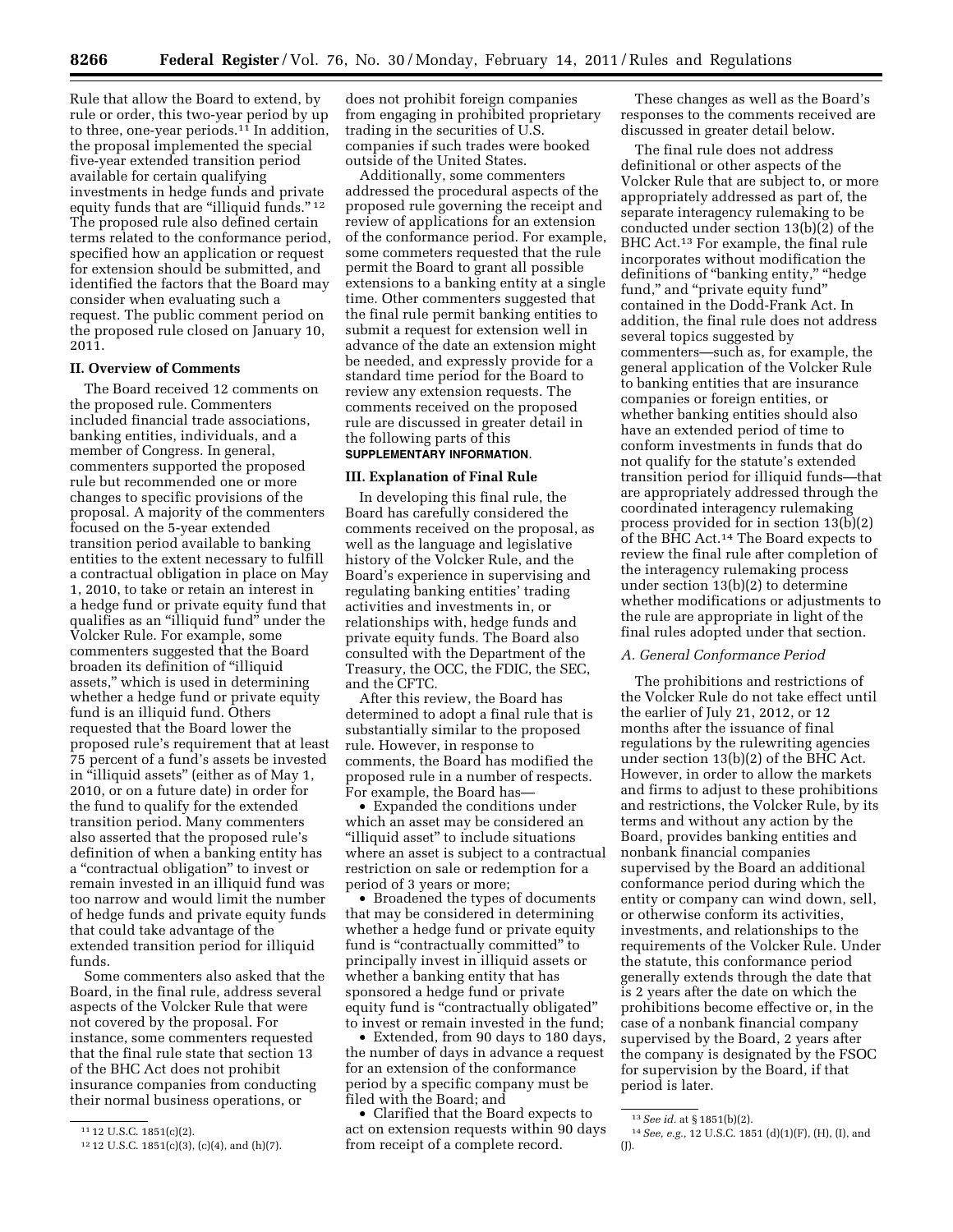Section 225.181(a) of the final rule implements these provisions. In addition, section 225.181(a)(2) of the final rule clarifies how the conformance period applies to a company that first becomes a banking entity after July 21, 2010 (the date of enactment of the Dodd-Frank Act), because, for example, the company acquires or becomes affiliated with an insured depository institution for the first time. In these circumstances, the restrictions and prohibitions of the Volcker Rule would first become effective with respect to the company only at the time it became a banking entity. Accordingly, the final rule (like the proposal) provides that such a company generally must bring its activities, investments, and relationships into compliance with the requirements of the Volcker Rule before the later of: (i) The date the Volcker Rule's prohibitions would otherwise become effective with respect to the company under section 225.181(a)(1) of the rule; or (ii) 2 years after the date on which the company first becomes a banking entity. Thus, for example, a company that first becomes a banking entity on January 1, 2015, would have until January 1, 2017, to bring its activities and investments into conformance with the requirements of section 13 of the BHC Act and its implementing regulations. In this way, the final rule provides comparable treatment to ''new'' banking entities and nonbank financial companies supervised by the Board, and is consistent with the manner in which newly established bank holding companies are treated for purposes of the nonbanking restrictions under section 4 of the BHC Act.15

#### *B. Extension of Conformance Period*

The Volcker Rule also permits the Board, by rule or by order, to extend the generally available two-year conformance period by up to three additional one-year periods, for an aggregate conformance period of 5 years.16 In order to grant any extension, the Board must determine that the extension is consistent with the purposes of the Volcker Rule and would not be detrimental to the public interest.17 The process and standards for obtaining a one-year extension are discussed in Part III.E of this **SUPPLEMENTARY INFORMATION**.

Several commenters requested that the Board modify the rule to allow the Board to grant a banking entity at one time all three of the one-year extensions

potentially available under section  $13(c)(2)$  of the BHC Act.<sup>18</sup> One commenter, however, suggested that multiple extensions of the conformance period would not be in keeping with the purpose of the Volcker Rule and urged the Board to restrict extensions to a single one-year general extension (with potentially one additional one-year extension in the case of an illiquid fund investment). Section 13(c)(2) of the BHC Act specifically provides that the ''Board may, by rule or order, extend [the general two-year conformance period] *for not more than one year at a time,*'' with a maximum of three, one-year extensions.19 Accordingly, the Board has modified the rule to clarify that the Board may only grant up to three separate one-year extensions of the general conformance period (and may not grant all three one-year extensions at a single time).

Several commenters requested that the Board clarify that the final rule provides a conformance period for both investments in hedge funds and private equity funds and activities prohibited under the Volcker Rule. The general conformance period (including any extension thereof) is available to both banking entities and nonbank financial companies supervised by the Board for activities commenced prior to the Volcker Rule's effective date and applies to any activities, investments and relationships that may be prohibited or restricted by the Volcker Rule.

# *C. Extended Transition Period for Illiquid Funds*

Section 619 of the Dodd-Frank Act includes a special provision to address the difficulty banking entities may experience in conforming investments in illiquid funds. This provision expressly permits a banking entity to request the Board's approval for an additional extension of up to 5 years in order to permit the banking entity to meet contractual commitments in place as of May 1, 2010, to a hedge fund or private equity fund that qualifies as an "illiquid fund." Specifically, the statute provides that the Board may extend the period during which a banking entity may take or retain an ownership interest in, or otherwise provide additional capital to, an illiquid fund, but only if the extension is necessary to allow the banking entity to fulfill a contractual obligation that was in effect on May 1,

2010.20 The statute also provides that any extended transition period granted with respect to an illiquid fund automatically terminates on the date during any such extension on which the banking entity is no longer under a contractual obligation to invest in, or provide capital to, the illiquid fund.

As provided in the Volcker Rule, the Board may grant a banking entity only one extended transition period with respect to any illiquid fund, which may not exceed 5 years.21 Any extended transition period granted may be in addition to the conformance period available under other provisions of the Volcker Rule.22 The purpose of this extended transition or ''wind-down'' period for investments in an illiquid fund is to minimize disruption of existing investments in illiquid funds and permit banking entities to fulfill existing obligations to illiquid funds while still steadily moving banking entities toward conformance with the prohibitions and restrictions of the Volcker Rule.23

Section 225.181(b) of the final rule implements the statute's extended transition period for illiquid funds.24 As a general matter, and consistent with the terms of the Volcker Rule, the final rule

22 *Id.* at § 1851(c)(3)(B).

23*See* 156 Cong. Rec. S5899 (daily ed. July 15, 2010) (statement of Sen. Merkley).

24Section 13(h)(7)(B) of the BHC Act provides that, for purposes of the definition of an ''illiquid fund,'' the term ''hedge fund'' shall not include a ''private equity fund,'' as such term is used in section 203(m) of the Investment Advisors Act of 1940 (15 U.S.C. 80b–3(m)).'' *See* 12 U.S.C. 1851(h)(7)(B). However, section 203(m) of the Investment Advisors Act, as added by section 408 of the Dodd-Frank Act, does not contain a definition of, nor does it use the term, ''private equity fund.'' Moreover, as the Board noted in the proposal, Congress' intent in adopting this exclusion is unclear. For example, a fund that invests primarily in nonpublic portfolio companies, which are commonly referred to in the investment community as ''private equity funds,'' appears to be the type of fund that the Volcker Rule intended to potentially qualify as an "illiquid fund." The Board does not believe that it is necessary to resolve the ambiguity surrounding this provision because the exclusion would not have any effect on the ability of a fund to qualify as an illiquid fund. This is because the Volcker Rule defines a ''hedge fund'' and a "private equity fund" synonymously. 12 U.S.C. 1851(h)(2). Thus, any illiquid fund that would have been excluded from the definition of ''hedge fund'' because it met the missing definition of a ''private equity fund'' in the Investment Advisors Act could still qualify for the extended conformance period afforded to illiquid funds as a ''private equity fund'' under the Volcker Rule itself.

<sup>15</sup>*See* 12 U.S.C. 1843(a)(2).

<sup>16</sup> 12 U.S.C. 1851(c)(2).

<sup>17</sup> *Id.* 

 $^{\rm 18}$  If the extension request pertained to an investment in an illiquid fund, some commenters also requested that the rule allow the Board, at the same time, to also approve a five-year extended transition period for the investment.

<sup>19</sup>*See* 12 U.S.C. 1851(c)(2) (emphasis added).

<sup>20</sup> *Id.* at § 1851(c)(3)(A).

<sup>21</sup>The statute provides that a banking entity may apply for a single extension with respect to an illiquid fund, and that such extension may not exceed 5 years. In light of the statutory language, and as noted in the notice of proposed rulemaking, the Board retains the right to grant an extended transition period of less than 5 years if, based on all the facts and circumstances, it determines a limited extension is appropriate.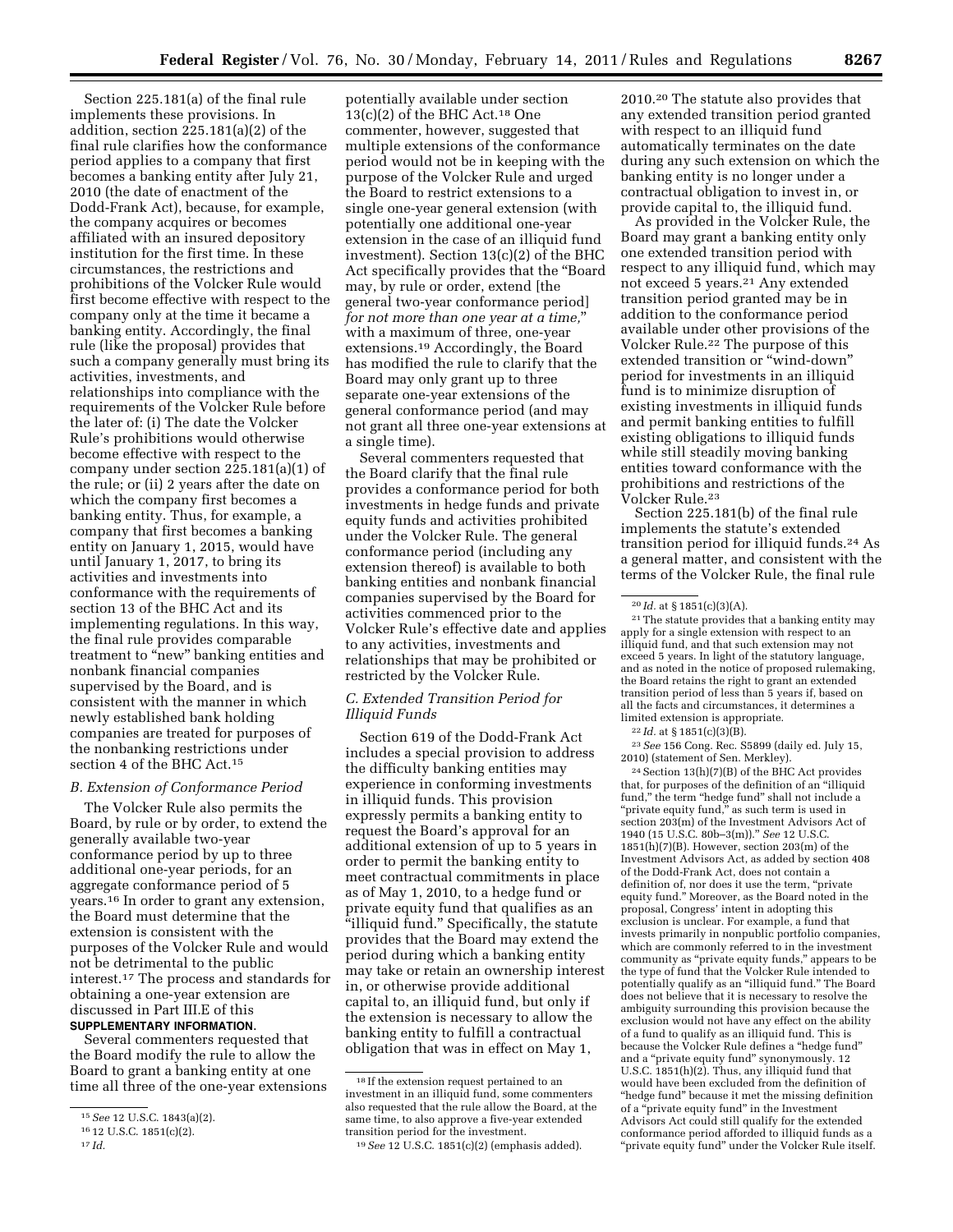requires that a banking entity's investment in, or relationship with, a hedge fund or private equity fund must meet two sets of criteria to qualify for the statute's extended transition period. The first set of criteria focuses on the nature, assets and investment strategy of the hedge fund or private equity fund itself. The second set of criteria focuses on the terms of the banking entity's investment in the hedge fund or private equity fund.

# 1. Fund-Focused Criteria

As noted above, the extended transition period under section 13(c)(3) of the BHC Act is available only with respect to investments made in an "illiquid fund," and then only with respect to investments in or obligations to these funds made as of May 1, 2010. In accordance with the language of the Volcker Rule, the final rule retains the definition of an "illiquid fund" to mean a hedge fund or private equity fund that: (i) As of May 1, 2010, was principally invested in illiquid assets, *or* was invested in, and contractually committed to principally invest in, illiquid assets; and (ii) makes all investments pursuant to, and consistent with, an investment strategy to principally invest in illiquid assets.25 In determining how to implement the definition of an illiquid fund, the Board has considered, among other things, the terms of the statute, as well as public comments submitted on the proposed rule, information (including confidential supervisory information) concerning the terms of investments in hedge funds or private equity funds, the characteristics of liquid and illiquid assets, and the ability of a fund to divest assets held by the fund.

a. ''*Illiquid Asset.*''

The final rule, like the proposal, generally defines an ''illiquid asset'' as any asset that is not a liquid asset. In turn, the final rule defines "liquid assets'' to include:

• Cash or cash equivalents;

• Any asset that is traded on a recognized, established exchange, trading facility or other market on which there exist independent, bona fide offers to buy and sell so that a price reasonably related to the last sales price or current bona fide competitive bid and offer quotations can be determined for the asset almost instantaneously;

• Any asset for which there are bona fide, competitive bid and offer quotations in a recognized inter-dealer quotation system or similar system or for which multiple dealers furnish bona fide, competitive bid and offer

quotations to other brokers and dealers on request;

• Any asset the price of which is quoted routinely in a widely disseminated publication that is readily available to the general public or through an electronic service that provides indicative data from real-time financial networks;

• Any asset with an initial term of one year or less and the payments on which at maturity may be settled, closed-out, or paid in cash or one or more other liquid assets described above; and

• Any other asset that the Board determines, based on all the facts and circumstances, is a liquid asset.26

These standards are designed to capture the wide range of instruments and assets (or their equivalents) that one actively or routinely trades on markets or trading facilities, or for which bid, offer or price quotations are widely available. For example, these standards would treat as a liquid asset: (i) Equity and debt securities, derivatives, and commodity futures traded on a registered securities exchange, board of trade, alternative trading system, electronic trading platform or similar market that provides independent, bona fide offers to buy and sell; (ii) assets traded on an electronic inter-dealer quotation system, such as OTC Bulletin Board or the system maintained by PINK OTC Markets, Inc., as well as overthe-counter derivatives, debt securities (such as corporate bonds), and syndicated commercial loans for which active inter-dealer markets exist; and (iii) financial instruments for which indicative price data is supplied by an electronic service, such as Markit Group Limited.

The standards contained in the second, third, and fourth standards above are based on existing standards in the Federal banking and securities laws that are designed to identify securities that are liquid and may be sold promptly at a price that is reasonably related to its fair value. Specifically, the second standard above is based in part on the SEC's definition of securities for which a "ready market" exists for purposes of the net capital rules applicable to broker-dealers under the Securities Exchange Act of 1934 (''Exchange Act'').27 Similarly, the third standard above is based, in part, on the actions regularly taken by a ''qualified OTC market maker'' as defined in the SEC's Rule 3b–8, with respect to securities under the Exchange Act.<sup>28</sup>

The fourth standard above is based, in part, on the criteria used to identify whether a security or other asset is a ''marketable security'' or a ''liquid asset'' for purposes of the Board's Regulation W governing transactions between member banks and their affiliates.29 In each instance, the Board has modified the standard as incorporated into the final rule to reflect the broader range of financial instruments (including derivatives) or other assets that may be held by a hedge fund or private equity fund and that should be considered "liquid" if traded or quoted in the manner described.

The fifth standard is designed to capture instruments with a relatively short (one year or less) duration and that can be monetized or converted at maturity into a liquid asset. In light of these features, the Board believes it is appropriate to treat such instruments as liquid assets for purposes of the Volcker Rule's conformance period. The final rule recognizes that there may be situations where other, non-enumerated assets may be liquid even though they are not included in the standards contained in sections  $225.181(h)(1)–(5)$ of the final rule. In order to address these situations, the Board has expressly retained the ability to determine that any other asset is a liquid asset, based on all the facts and circumstances.

On the other hand, consistent with the language of the Volcker Rule, the definition of illiquid assets in the final rule should generally encompass investments made by hedge funds or private equity funds in privately-held portfolio companies, real estate (other than those made through publicly traded REITs), and venture capital opportunities, as well as investments in other hedge funds or private equity funds where such investments do not qualify as liquid assets.30 The Volcker Rule specifically refers to portfolio company investments, real estate investments, and venture capital investments as examples of the types of investments that should normally be

<sup>25</sup> 12 CFR 225.180(f).

<sup>26</sup> 12 CFR 225.180(h).

<sup>27</sup>*See* 15 CFR 240.15c3–1(c)(11)(i).

<sup>28</sup>*See* 15 CFR 240.3b–8(a).

<sup>29</sup>*See* 12 CFR 223.42(e) and (f)(5).

<sup>30</sup>Some commenters requested that the Board specifically include in the definition of ''illiquid asset'' any investment in real estate or a portfolio company and venture capital investments. While the Board agrees that such investments are typically illiquid, the Board does not believe it appropriate to include as illiquid assets all investments that potentially could be characterized as a real estate, portfolio company, or venture capital investment. For example, the Board believes that an investment in the equity securities of a small or recently established company should be considered a liquid asset for purposes of the Volcker Rule if such equity securities are traded on a national security exchange.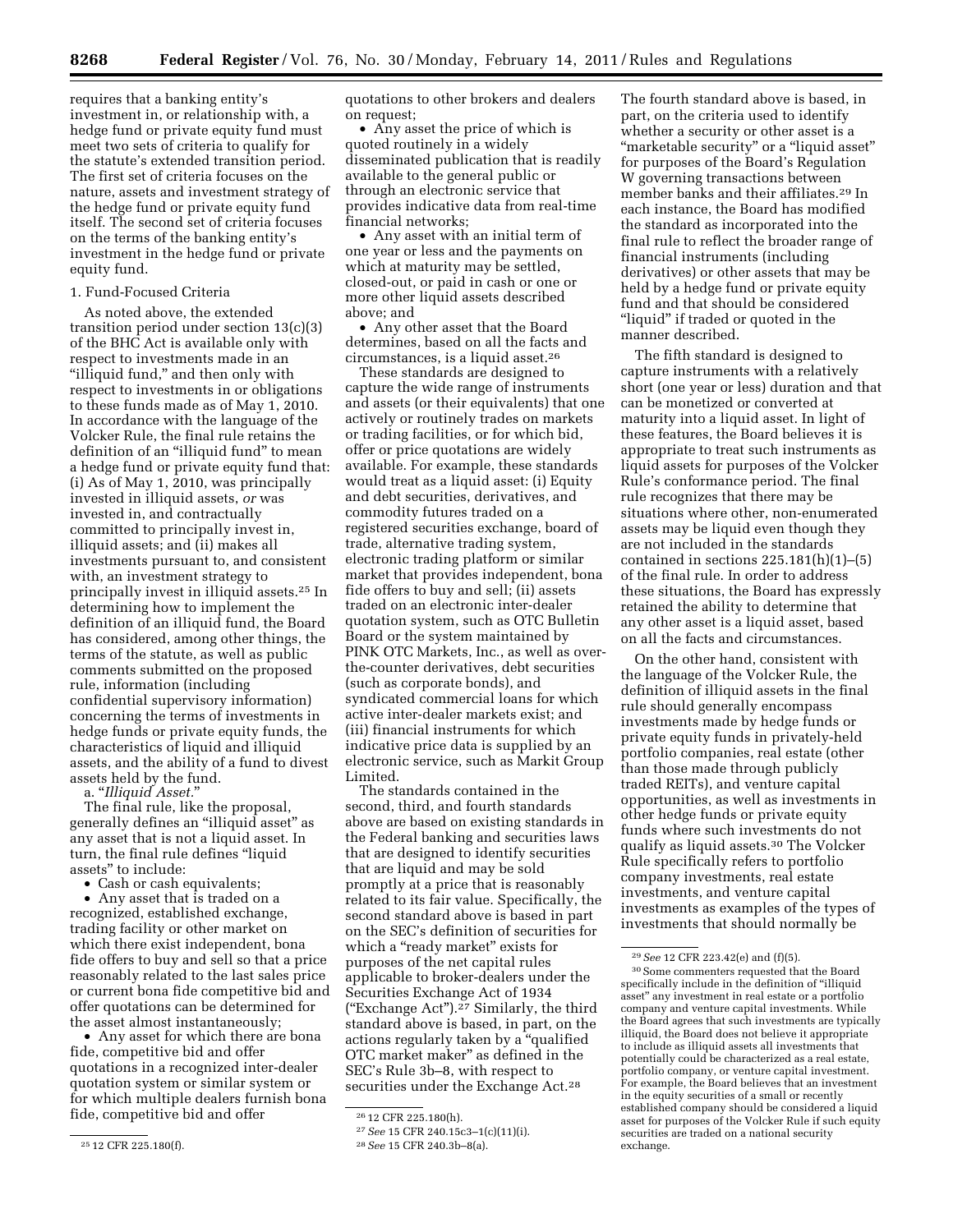considered illiquid assets for these purposes.31

In addition, the final rule, like the proposed rule, provides that an asset including a liquid asset such as a security—may be considered an ''illiquid asset'' if, because of statutory or regulatory restrictions applicable to the hedge fund, private equity fund or asset, the asset cannot be offered, sold, or otherwise transferred by the hedge fund or private equity fund to a person that is unaffiliated with the banking entity. This exception to the general "liquid" asset'' definition recognizes that funds frequently acquire assets that are normally liquid in transactions that cause the asset to be subject to one or more statutory or regulatory restrictions under the Federal securities laws that temporarily prohibit the transferability or resale of the security. For example, hedge funds or private equity funds often acquire equity securities in private transactions that result in the security being subject to restrictions on resale (such as under Rule 144A of the Securities Act of 1933).<sup>32</sup> Several commenters requested that the final rule also permit an asset to be an illiquid asset due to contractual restrictions on sale or transfer (in addition to statutory or regulatory restrictions). In response to comments, the Board has modified the final rule to provide that an asset may be considered an illiquid asset if contractual restrictions applicable to the hedge fund, private equity fund or asset prohibit the fund from offering, selling, or otherwise transferring the asset to a person that is unaffiliated with the relevant banking entity for a period of 3 or more years.

Similarly, the proposed rule also provided that an asset would be considered illiquid only for so long as the relevant statutory or regulatory restriction was applicable. In light of the foregoing, as well as the forward-looking nature of the "principally invested" and "contractually committed" to principally invest in illiquid assets tests discussed below, the Board has removed those provisions of the proposal. Accordingly, assets subject to the type of statutory, regulatory, or contractual restrictions specified in the final rule would generally be considered illiquid assets for purposes of the Volcker Rule. However, because these restrictions may lapse at a future date (including prior to the point in time when a banking entity submits its request for an extended transition period), the final rule has been modified to specifically provide that, in connection with its review of a

banking entity's request for an extended transition period, the Board will consider the extent to which the fund's current assets are no longer illiquid (*e.g.*  due to the lapse of applicable restrictions on an investment because a previously illiquid venture capital or portfolio company investment has become liquid, such as through the initial public offering of the company's stock).

Some commenters requested that the Board broaden the definition of ''illiquid assets'' to specifically include assets that would otherwise meet the rule's definition of a liquid asset, but that the relevant fund may have difficulty selling (or selling at a price the fund believes to be reasonable) because the size of the fund's position in the security or instrument is large relative to daily trading volume in the security or instrument or the outstanding number of securities or instruments of the same class or type. Some commenters also requested that the rule provide the Board flexibility to determine, on a caseby-case basis, that an asset that otherwise meets the definition of a liquid asset was illiquid. Similarly, some commenters asked that the rule specifically provide that a liquid asset could be considered illiquid due to adverse market conditions that might make it difficult for the fund to sell the security or instrument or sell it at a price the fund believes is reasonable.

The Board recognizes that market conditions (including trading volumes) at the time a security or instrument is being sold may have a material effect on the price of the security or instrument. However, by including only investments in portfolio companies, real estate investments, and venture capital investments as examples of illiquid assets, the Volcker Rule itself suggests that the term "illiquid asset" was intended to encompass only those types of investments that are illiquid by their nature, rather than those that may be illiquid due only to prevailing market conditions or the size of a particular fund's holdings of the security or instrument. This intent is reinforced by the fact that the statute requires that a banking entity determine whether a hedge fund or private equity fund is an illiquid fund as of May  $1, 2010$ .<sup>33</sup> If the status of an investment by a fund as a liquid or illiquid asset was dependent on market conditions at a future date, it would be difficult or impossible for banking entities and the Board to determine which funds qualify as illiquid funds and, potentially, all hedge funds and private equity funds could

qualify as illiquid funds. The statute provides a general conformance period of up to 5 years for any asset, which should assist banking entities in transitioning large positions or assets to the requirements of the Volcker Rule. Moreover, as discussed in Part III.E below, for those funds that do qualify as illiquid funds, the Board may consider market conditions, as well as the actions taken by the banking entity to divest the impermissible investment, in determining whether to grant up to a 5 year extended transition period with respect to the fund. For these reasons, the Board has not modified the rule to allow an asset to be considered illiquid based on market conditions or the absolute or relative size of a fund's holdings.

b. ''*Principally invested.*'' The statute's fund-related criteria also require that the hedge fund or private equity fund either (1) have been principally invested in illiquid assets as of May 1, 2010, or (2) have been invested to some degree in illiquid assets and contractually committed to principally invest in illiquid assets as of such date. In addition, in either case, the fund must make all of its investments pursuant to, and consistent with, an investment strategy to principally invest in illiquid assets. The proposed rule provided that a hedge fund or private equity fund would be considered to be ''principally invested'' in illiquid assets if at least 75 percent of the fund's consolidated total assets are, or were expected to be, comprised of illiquid assets or risk-mitigating hedges entered into in connection with, and related to, individual or aggregated positions in, or holdings of, illiquid assets. The proposal allowed a fund to count risk-mitigating hedging positions that are related to the fund's holdings of illiquid assets towards the 75 percent asset test because such positions are, by definition, associated with the fund's illiquid holdings.

Commenters supported the inclusion of risk-mitigating hedging positions related to illiquid assets in the determination of whether a fund is ''principally invested'' in illiquid assets.34 However, many commenters asserted that the proposed 75 percent threshold for a fund to be principally invested in illiquid assets was too high and requested that a lower threshold no higher than approximately 50 percent—be included in the final rule. Many of these commenters noted that

 $^{31}$  12 U.S.C. 1851(h)(7)(A)(i)  $^{32}$   $See$  15 CFR 230.144a.

<sup>33 12</sup> U.S.C. 1851(h)(7)(A)(i).

<sup>34</sup>The Board expects to interpret the language concerning risk-mitigating hedges consistent with the manner in which such language is implemented through the rulemaking process conducted under section 13(b)(2) of the BHC Act.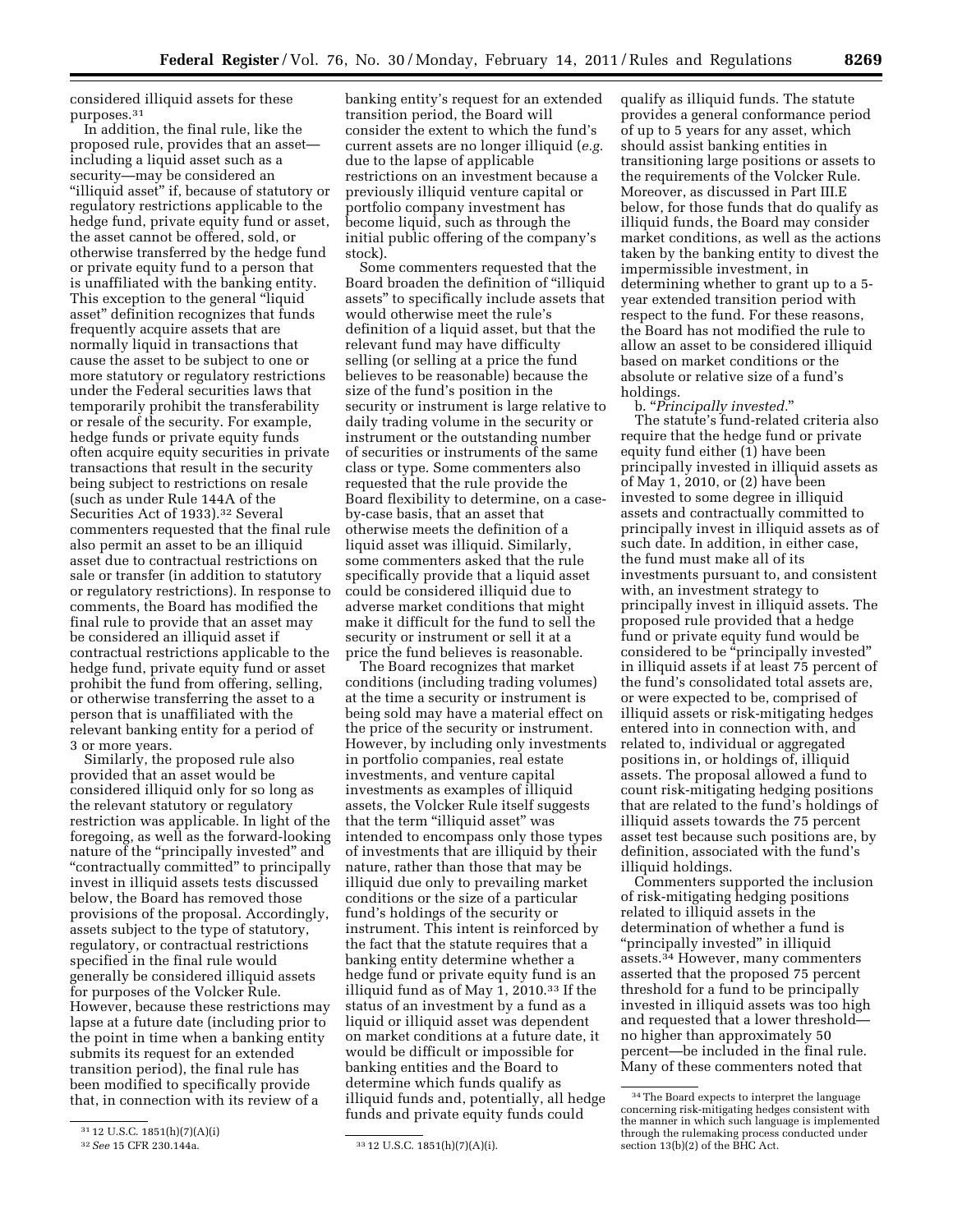the Board had previously interpreted the phrase ''engaged principally'' in section 20 of the Glass-Steagall Act (previously codified at 12 U.S.C. 377) to mean between 5 percent and 25 percent of the relevant firm's revenue.35 On the other hand, one commenter asserted that the 75 percent test was appropriate.

The Board continues to believe that 75 percent is an appropriate threshold for determining whether a fund is ''principally invested'' in illiquid assets for purposes of the Volcker Rule. As noted in the proposed rule, many types of hedge funds and private equity funds have investment strategies that focus almost exclusively on one type of illiquid assets, such as real estate or start-up companies (including new or emerging companies in the technology, life sciences, alternative energy, or "clean tech" areas).<sup>36</sup> These types of hedge funds and private equity funds typically request capital contributions from their investors only when particular investment opportunities have been identified and hold only a small portion of their assets in cash or other liquid assets (other than during brief periods pending the investment of capital or the distribution of proceeds from the sale of an investment). The Board continues to believe that by limiting the availability of the extended transition period to hedge funds or private equity funds that ''principally invest'' in and have an investment strategy to principally invest in illiquid assets, such as real estate, nonpublic portfolio companies, and venture capital opportunities, Congress appears to have intended the extended transition period to be available to those types of funds that principally focus and direct their capital towards investments in illiquid assets. Moreover, the Volcker Rule's extended transition period is available only to banking entities that are contractually obligated to invest or remain invested in the fund. Funds that have (or expect to have) a substantial majority of their investments in illiquid assets are more likely to prohibit investors from withdrawing their investments prior to the expiration of

the general conformance period under the Volcker Rule (which, as noted above, may potentially extend to 2017).

As the courts have recognized, statutory terms must be read in light of the purposes of the relevant statutory provision and, thus, the same or similar terms may appropriately be interpreted differently when used in different acts.37 The Board notes, moreover, that while commenters requested a lower threshold, commenters did not provide specific examples of funds that would potentially satisfy the ''principally invested'' asset test if it was set at 50 percent as opposed to 75 percent or supporting explanations as to why treating such funds as illiquid funds would be more consistent with the purposes of the Volcker Rule.

As noted above, by the terms of the statute, a fund qualifies as an illiquid fund if, as of May 1, 2010, it (i) was ''principally invested in illiquid assets,'' or (ii) was invested in illiquid assets to some degree and contractually committed to principally invest in illiquid assets. In addition, the fund must actually make all of its investments (including investments made after May 1, 2010,) pursuant to and consistent with an investment strategy to principally invest in illiquid assets.38

The final rule provides that the determination of whether a fund was ''principally invested'' in illiquid assets as of May 1, 2010, must be made based on the fund's financial statements prepared in accordance with U.S. Generally Accepted Accounting Principles ("GAAP") or other applicable accounting standards. Several commenters noted that funds often prepare their financial statements at the end of each calendar quarter and, thus, may not have financial statements dated as of May 1, 2010. In recognition of this, a banking entity may use a fund's most recent financial statements prepared under GAAP or other appropriate accounting standards as of any date between February 28, 2010, and May 1, 2010, to determine whether the fund was principally invested in illiquid assets as of May 1, 2010. Thus, if a fund prepares financial statements at the end of each calendar quarter, the banking entity could use the fund's financial statements as of March 30, 2010, to determine whether the fund was principally invested in illiquid assets as of May 1, 2010 (assuming the fund did

not prepare additional financial statements between March 30 and May 1, 2010).

Under the proposed rule, a fund would have been considered to be ''contractually committed to principally invest'' in illiquid assets as of May 1, 2010, if the fund's organizational documents (such as the limited partnership agreement in the case of a fund organized in this manner), or other documents that constitute a contractual obligation of the fund (such as a binding side letter agreement entered into with investors) that was in effect as of May 1, 2010, provided for the fund to be principally invested in illiquid assets. The proposed rule would have required that any such contractual commitments require the fund to be principally invested in illiquid assets during the period beginning on the date when capital contributions are first received by the fund for the purpose of making investments and ending on the fund's expected termination date. Additionally, the proposed rule provided that a fund would be considered to have an ''investment strategy to principally invest'' in illiquid assets if the fund either: (i) markets or holds itself out to investors as intending to principally invest in illiquid assets; or (ii) has a documented investment policy of principally investing in illiquid assets.

The Board has made several changes to the corresponding provisions of the final rule in response to comments received on the proposal. First, the Board has modified the final rule to provide that, in determining whether a fund is contractually committed to principally invest, or has an investment strategy to principally invest, in illiquid assets, a banking entity may take into account written representations contained in the fund's offering documents regarding its investment obligations and strategy (in addition to the fund's organizational documents). Funds typically are bound to comply with any written representations contained in the fund's private placement memorandum or other offering documents and a fund's failure to do so may subject the fund to liability under the Federal securities laws.39

Second, the final rule has been modified so that a fund will be

<sup>35</sup>*Revenue Limit on Bank-Ineligible Activities of Subsidiaries of Bank Holding Companies Engaged in Underwriting and Dealing in Securities,* 61 FR 68750 (Dec. 30, 1996); *see also J.P. Morgan & Co., Inc., The Chase Manhattan Corp., Bankers Trust New York Corp., Citicorp, and Security Pacific Corp.,* 75 Federal Reserve Bulletin 192 (1989); *Citicorp, J.P. Morgan & Co., and Bankers Trust New York Corp.,* 73 Federal Reserve Bulletin 473 (1987).

<sup>36</sup>Accordingly, institutional investors, such as pension plans and endowments, that seek exposure to different types of assets typically invest in a range of different types of hedge funds or private equity funds to obtain diversification across asset classes.

<sup>37</sup>*See Environmental Defense* v. *Duke Energy Corp.,* 549 U.S. 561, 575 (2007); *see also U.S.* v. *Cleveland Indians Baseball Co.,* 532 U.S. 200, 213 (2001); *Robinson* v. *Shell Oil Co.,* 519 U.S. 337, 343–344 (1997).

<sup>38</sup>*See* 12 U.S.C. 1851(h)(7)(i) and (ii).

<sup>39</sup>*See, e.g.,* 17 CFR 240.10b–5. Some commenters requested that the Board provide that a fund is ''contractually committed'' to principally invest in illiquid assets if that was consistent with the reasonable expectations of investors in the fund. The Board has not modified the rule in this manner because such expectations may not represent a legally binding obligation of the fund and would be difficult to verify, thus potentially allowing evasions of the Volcker Rule.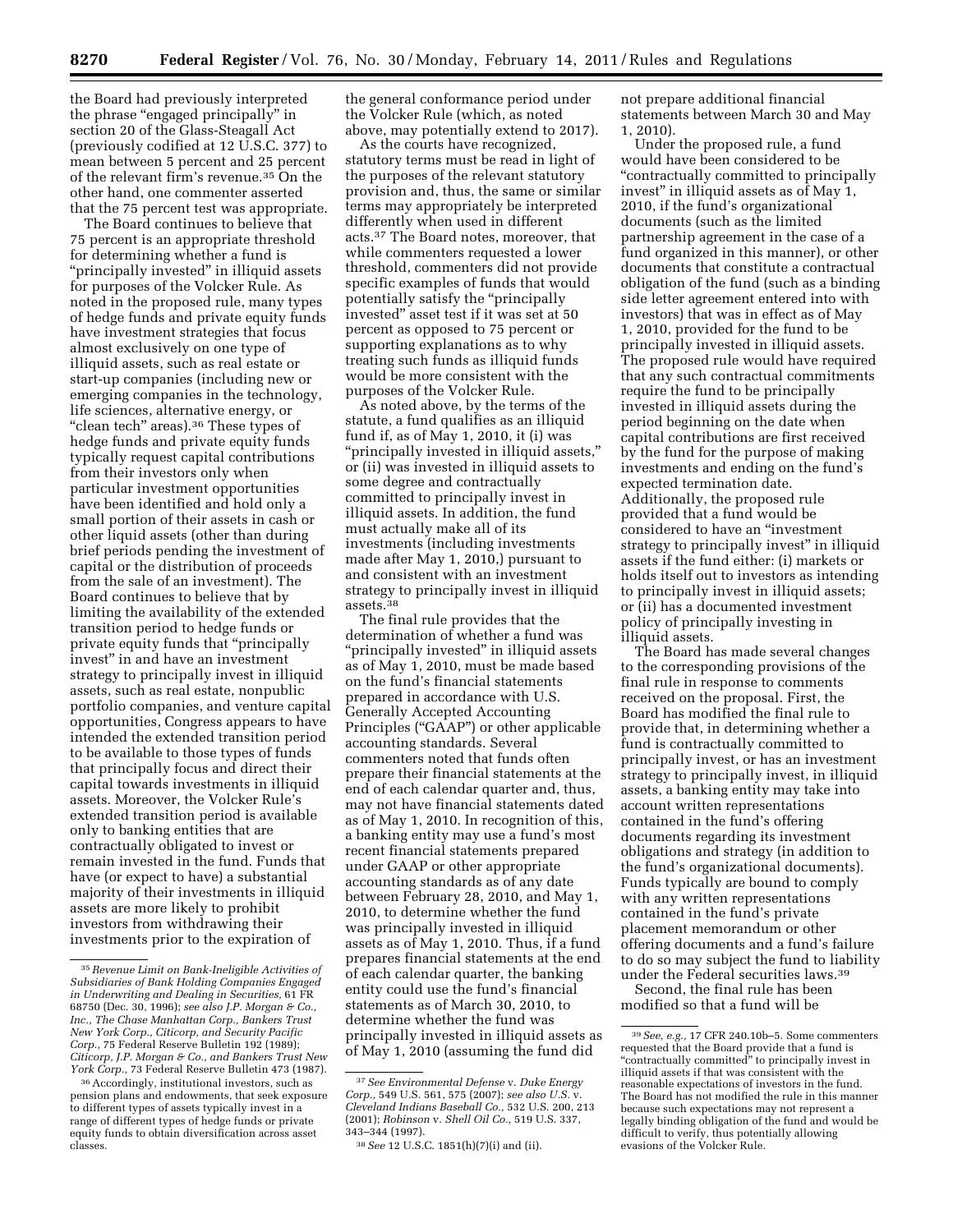considered ''contractually committed to principally invest'' in illiquid assets if the fund's organizational documents or offering documents provide for the fund to be principally invested in illiquid assets at all times other than during limited temporary periods. Some commenters noted that, after its initial pre-investment organizational period, an illiquid fund may naturally experience certain limited periods of time when more than 25 percent of its assets may be in liquid assets, such as when investments are exited and capital has not yet been reinvested or distributed to investors.

Several commenters also asked that the Board clarify when the determination of whether a fund is ''contractually committed to principally invest'' in illiquid assets must be made and how such determination should be made with respect to investments not yet made. The Volcker Rule expressly provides that the determination of whether a fund is "contractually" committed to principally invest'' in illiquid assets is to be made ''as of May 1, 2010.'' 40 Thus, a fund that was contractually committed to principally invest in illiquid assets on May 1, 2010, would meet this prong of the test to be an illiquid fund.

In considering whether a hedge fund or private equity fund's organizational documents, marketing materials, or investment policy provide for the fund to principally invest in illiquid assets, banking entities should consider whether the assets to be acquired by the fund (as specified in such materials) are of the type and nature that would make the assets ''illiquid assets'' or ''liquid assets'' for purposes of the rule. For example, if a fund's investment strategy provides for the fund to primarily invest in publicly traded stocks or OTC derivatives that are regularly bought and sold in the inter-dealer market, the fund would not be considered to have an investment strategy to principally invest in illiquid assets. This would be the case even if the fund's investment strategy did not indicate that the assets acquired by the fund must be traded on a recognized exchange, trading facility, or market of the type described in section 225.180(h)(2) or quoted on interdealer systems of the type described in section 225.180(h)(3). On the other hand, a fund generally would be considered to have an investment policy of principally investing in illiquid assets if the fund's organizational documents or offering materials provide for the fund to invest in the equity of earlystage nonpublic companies, even if the

fund's documents do not specify that the equity of such companies must not be traded or quoted in the manner described in section  $225.180(h)(2)–(4)$ . This would be true even if such investments may later be converted into publicly traded securities of the company (such as, for example, in connection with an initial public offering of the company) in order to facilitate the fund's sale of the investment.

2. Criteria Focused on the Banking Entity's Investment

Besides meeting the criteria described above, a banking entity's interest in a hedge fund or private equity fund may qualify for the extended transition period in section 13(c)(3) of the BHC Act only if the banking entity's retention of that ownership interest in the fund, or provision of additional capital to the fund, is necessary to fulfill a contractual obligation of the banking entity that was in effect on May 1, 2010.41 This statutory restriction complements and reinforces the fund-related criteria discussed above because a fund that is principally invested in liquid assets is unlikely to require its investors to commit to remaining invested in the fund for, or provide additional capital over, the extended period of time covered by the Volcker Rule's extended transition period.

The proposed rule provided that a banking entity would be considered to have a "contractual obligation" to remain invested in a fund only if the banking entity, under the contractual terms of its equity, partnership, or other ownership interest in the fund or other contractual arrangements with the fund that were in effect as of May 1, 2010, is prohibited from both: (i) Redeeming all of its equity, partnership, or other ownership interests in the fund; and (ii) selling or otherwise transferring all such ownership interests to a person that is not an affiliate of the banking entity. Similarly, the proposed rule specified that a banking entity has a contractual obligation to provide additional capital to an illiquid fund only if the banking entity is required, under the contractual terms of its equity, partnership, or other ownership interest in the fund or other contractual arrangements with the fund (such as a side letter with the fund that is binding on the banking entity) that were in effect as of May 1, 2010, to provide additional capital to the fund. The proposal also provided that either of the contractual obligations described above will be considered not to impose a contractual obligation to invest or

remain invested for purposes of the Volcker Rule if: (i) The obligation may be terminated by the banking entity or any of its subsidiaries or affiliates; or (ii) the obligation may be terminated with the consent of other persons unless the banking entity and its subsidiaries and affiliates have used their reasonable best efforts to obtain such consent and such consent has been denied.

The Board received a number of comments on these aspects of the proposal. For example, some commenters noted that a banking entity's contractual obligation to remain invested in a fund may be subject to one or more contractual provisions whereby the obligation may be excused or otherwise terminated if the banking entity's compliance with the obligation would cause, or would be reasonably likely to cause, the banking entity or the fund to be in violation of applicable laws or regulations (so-called ''regulatory-out'' provisions). Commenters requested that the final rule permit a banking entity to qualify for the extended transition period and remain invested in an illiquid fund despite such regulatory-out provisions. These commenters asserted that otherwise the purpose of the extended transition period would not be fulfilled because those banking entities that exercised prudence in obtaining regulatory outs in their agreements with illiquid funds would be forced to exit these investments and could not take advantage of the Volcker Rule's extended transition period for illiquid funds. These commenters also asserted that such forced sales could have adverse consequences on the banking entity, other investors in the fund, or the markets for illiquid assets.

In addition, some commenters requested that the Board strike the provisions of the final rule that provide that the extended transition period automatically terminates upon expiration of the banking entity's contractual obligation to remain invested in, or provide capital to, an illiquid fund. One commenter specifically requested that the final rule provide a 6-month "grace period" which would allow a banking entity to conform its investment in and relationship with an illiquid fund upon termination of the extended transition period. Several commenters also requested that the final rule allow a banking entity to use "commercially reasonable efforts'' instead of ''reasonable best efforts'' to obtain any consents or approvals necessary to terminate the banking entity's contractual obligation to a fund, and allow the banking entity to remain

<sup>40 12</sup> U.S.C. 1851(h)(7)(A)(i).  $41$  12 U.S.C. 1851(c)(3)(A).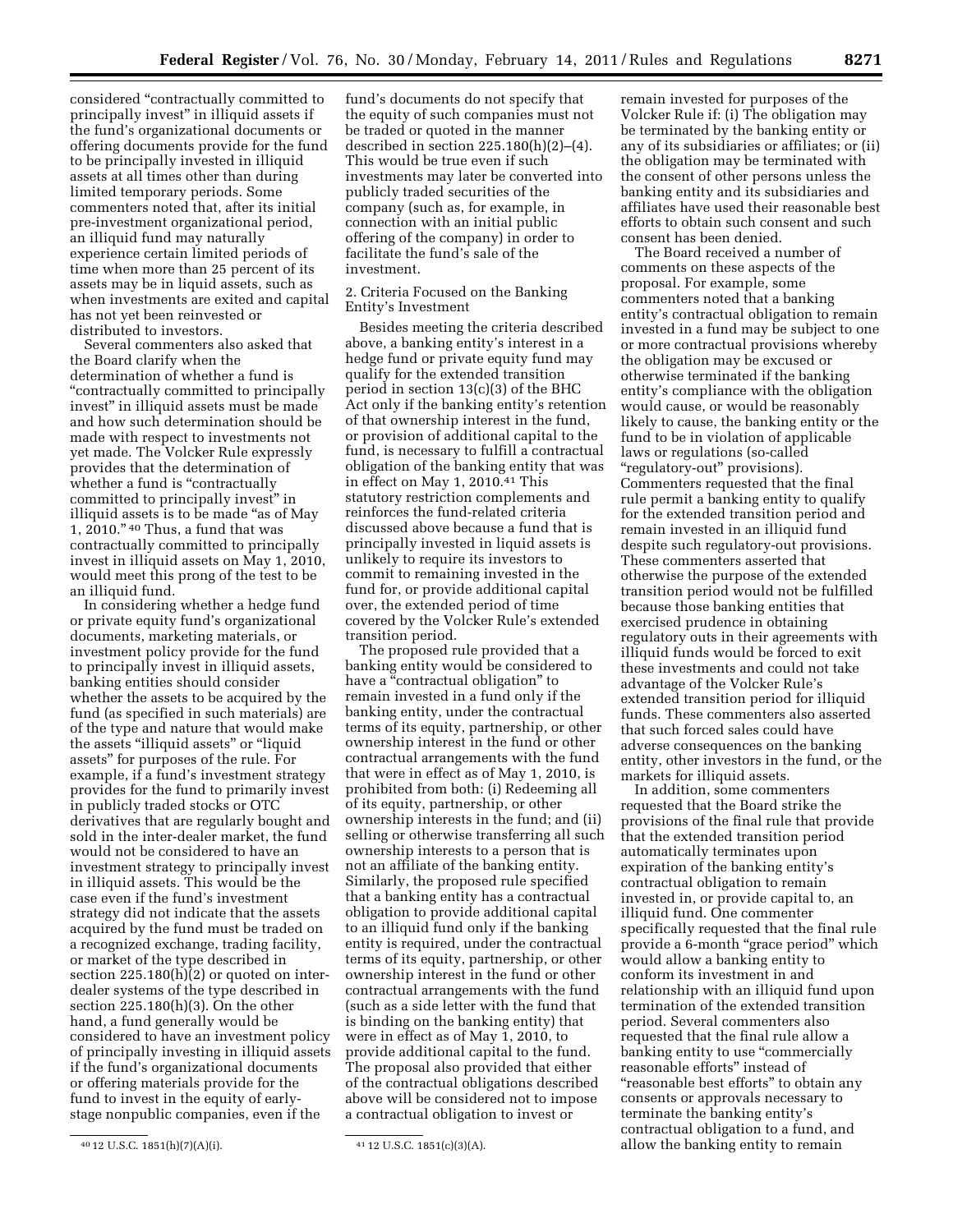invested so long as such efforts are not successful.

The Board has carefully considered these comments. The plain language of the Volcker Rule permits a banking entity to potentially receive an extended transition period with respect to an investment in an illiquid fund only if and to the extent necessary to fulfill a contractual obligation that was in effect on May 1, 2010.42 Moreover, the Volcker Rule specifically provides that any extended transition granted by the Board will automatically, by operation of law, terminate on the date on which the contractual obligation to invest in the illiquid fund terminates.43

If, pursuant to the terms of its obligation in effect on May 1, 2010, a banking entity has the contractual right to terminate its investment or commitments to an illiquid fund because such investments would be prohibited by the Volcker Rule after the expiration of the general conformance period (and any extensions thereof), then an extended transition period would not be necessary to fulfill the banking entity's contractual obligation to the fund because the banking entity could legally withdraw from its investments or commitments without violating its contractual obligation at the end of the general conformance period (and any extensions thereof). Thus, the Board does not believe the statute permits it to grant an extended transition period to a banking entity if its contractual obligation in place on May 1, 2010, permits the banking entity to terminate those obligations because they would violate the Volcker Rule after the end of the general conformance period (and any extensions thereof).44

Whether a banking entity has the right to withdraw its investments or terminate its obligations to an illiquid fund based on the contractual provisions in effect on May 1, 2010, will depend on the specific terms of those obligations. For example, if those obligations provide the banking entity the right and ability to redeem or sell its investment if the banking entity determines that continued ownership of the investment would violate the Volcker Rule, the banking entity must exercise that right no later than the end

of the Volcker Rule's general conformance period and any extensions thereof and should begin to plan for such actions. In some instances, however, the banking entity's right or ability to redeem or sell its investments under a regulatory-out provision pertaining to its obligations in effect as of May 1, 2010, may be dependent on the consent of an unaffiliated party (such as the general partner or other investors of the fund).45 In such circumstances, the banking entity and its affiliates must use their reasonable best efforts to obtain such consent.46 The Board will consider whether a banking entity and its affiliates have used their reasonable best efforts to obtain the unaffiliated party's consent in determining whether to grant the banking entity an extended transition period with respect to the investment.47 For example, the Board will consider whether the banking entity used its reasonable best efforts, but an unaffiliated general partner or other investors denied the request due to the failure of the banking entity to agree to unreasonable demands by the general partner or investors.

As noted above, the statute provides that the extended transition period is only available to banking entities in order to take or retain an interest in an illiquid fund, and then only to the extent necessary to fulfill a contractual obligation that was in effect on May 1, 2010. The Board recognizes that there may be instances where, in connection with its ownership interest in an illiquid fund, a banking entity serves as the general partner or managing member of, or otherwise "sponsors," an illiquid fund. In such situations, a banking entity will usually hold some ownership interest in the fund, and that ownership interest may be in excess of the de

46The Board believes that requiring a banking entity to use its "reasonable best efforts" to terminate its obligation appropriately reflects the Volcker Rule's intent that banking entities should use all reasonable efforts to conform to the requirements of the Volcker Rule.

 $47$  Some commenters noted that some contractual obligations in place as of May 1, 2010, may require a banking entity to provide additional capital to a fund even after the banking entity has fully sold its investment in the fund (such as, for example, if the person that acquired the banking entity's ownership interest fails to comply with any related obligation to provide such additional amounts). Subject to the conditions and restrictions described above and in the final rule, such obligations may constitute a contractual obligation to provide additional capital to the fund.

minimis interest permitted under the Volcker Rule.48 Accordingly, if a banking entity is granted an extended transition period to take or retain an interest in an illiquid fund, the banking entity may continue to serve as the general partner, managing member, or sponsor of the illiquid fund to the extent such service is related to the banking entity's retention of its permitted ownership interest. If, however, a banking entity was not acting as general partner, managing member, or sponsor of the illiquid fund as of May 1, 2010, then it may not begin to serve that role during the extended transition period.

# *D. Nonbank Financial Companies Supervised by the Board*

As noted above, the Volcker Rule does not prohibit nonbank financial companies supervised by the Board from engaging in proprietary trading, or from having the types of investments in or relationships with hedge funds or private equity funds that banking entities are prohibited or restricted from having under the Volcker Rule. However, the Volcker Rule provides that the Board or other appropriate agency impose additional capital charges, quantitative limits, or other restrictions on nonbank financial companies supervised by the Board or their subsidiaries that are engaged in such activities or maintain such relationships.49 The Volcker Rule generally gives nonbank financial companies supervised by the Board the same general two-year conformance period (with the potential of up to three, one-year extensions) to bring their activities into compliance with any requirements or limits established as is available to banking entities. Accordingly, section 225.182 of the final rule provides a nonbank financial company supervised by the Board two years after the date the company first becomes a nonbank financial company supervised by the Board to conform its activities to any applicable requirements of the Volcker Rule, including any capital requirements or quantitative limitations adopted thereunder and applicable to the company. Consistent with the conformance period available to banking entities, the final rule also provides the Board the ability to extend this two-year conformance period by up to three additional one-year periods, if the Board determines that such an extension is consistent with the purpose of the Volcker Rule and would not be detrimental to the public interest.<sup>50</sup>

<sup>42</sup> 12 U.S.C. 1851(c)(3).

<sup>43</sup> *Id.* at § 1851(c)(4)(B).

<sup>44</sup>For similar reasons, the Board does not have discretion to permit the extended transition period to continue after the date the relevant banking entity's contractual obligation terminates. As such, the final rule does not provide any "grace period" and retains the requirement that any extended transition period automatically terminates on the date on which the contractual obligation to invest in, or provide additional capital to, the illiquid fund terminates.

<sup>45</sup>For example, the terms of the banking entity's regulatory-out provision in its contractual obligation may allow the banking entity to redeem or sell its investments only with the approval of the general partner, or only if the general partner concurs that retention of the banking entity's ownership interest would result in a violation of the law.

<sup>48</sup>*See* 12 U.S.C. 1851(d)(4).

<sup>49</sup>*See id.* at § 1851(a)(2), (d)(4).

<sup>50</sup>*See id.* at § 1851(c)(2).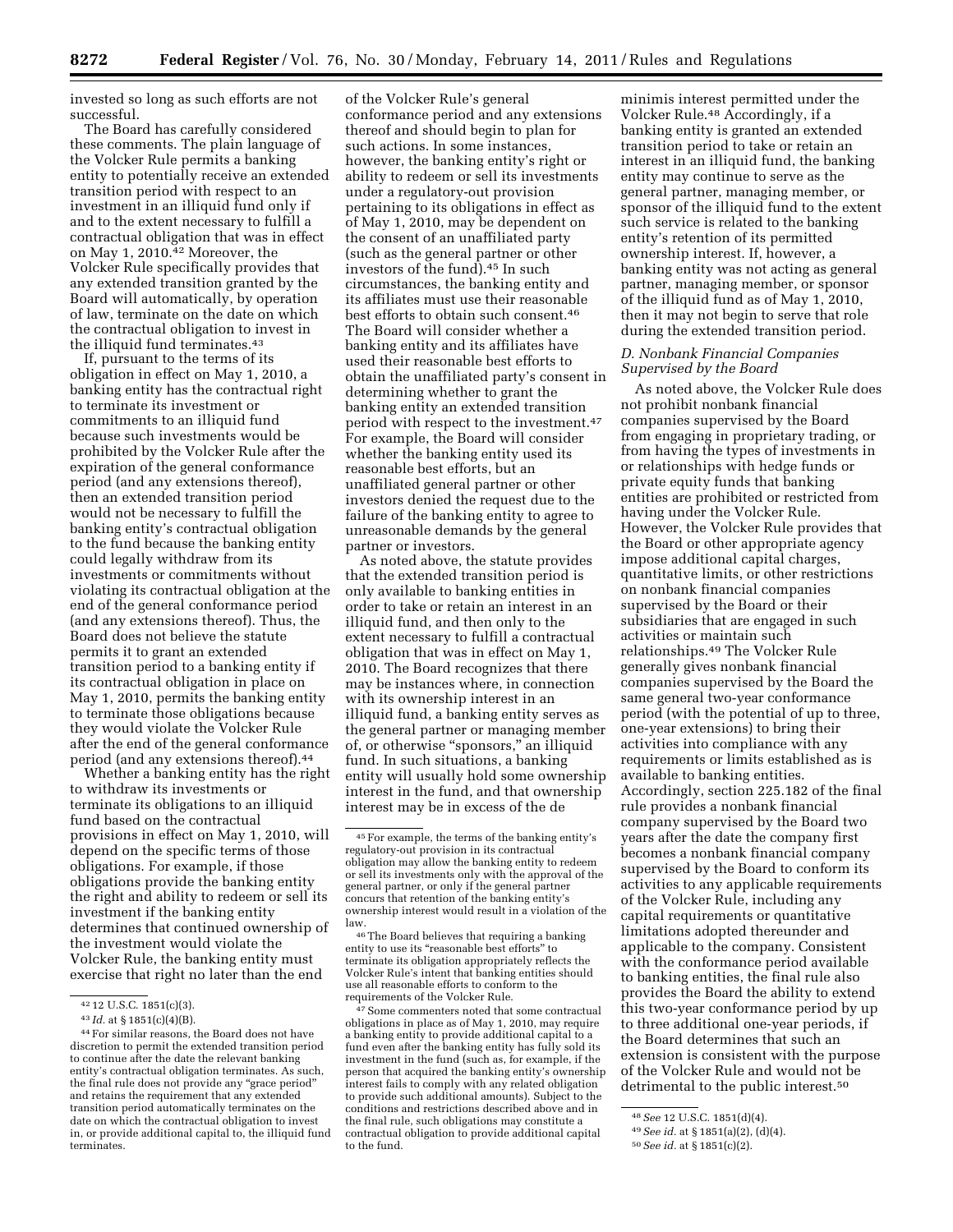# *E. Procedures Governing Extension Requests*

The proposed rule also addressed the process for banking entities and nonbank financial companies supervised by the Board to request a one-year extension of the general conformance period and for banking entities to request up to a five-year extended transition period with respect to an illiquid fund. The proposed rule generally required that any request for an extension must: (1) Be submitted in writing to the Board at least 90 days prior to the expiration of the applicable time period; (2) provide the reasons why the banking entity or nonbank financial company supervised by the Board believes the extension should be granted; and (3) provide a detailed explanation of the plan of the banking entity of nonbank financial company supervised by the Board for divesting or conforming the activity or investment(s). The proposed rule also described the factors that the Board may consider in reviewing any requests for an extension.

The Board received several comments on the procedures for requesting an extension and the standards for reviewing these requests set forth in the proposed rule. In general, commenters requested that the Board allow a firm to submit an extension request well in advance of the end of the applicable time period. Commenters noted that winding down the activities and operations subject to the restrictions of the Volcker Rule could take significant time, and, as a result, companies subject to the Volcker Rule would benefit from knowing as early as possible whether or not they had been granted an extension. Some commenters additionally suggested that the Board modify the final rule to expressly provide for a standard time period for its review of any specific extension request, accompanied by an automatic approval of an extension if the review was not completed in the specified period. One commenter suggested that the Board require banking entities to provide extensive information on the steps that the banking entity has taken to conform to the requirements of the Volcker Rule.

Several comments also addressed the proposed rule's list of factors that the Board would take into account in reviewing any request for a conformance period extension. For example, commenters suggested that the Board take into account the impact that an extension (or denial of an extension) related to investments in a hedge fund or private equity fund would have on unaffiliated, third-party investors in the

fund, including the potential creation of conflicts of interest between a banking entity that sponsored a private equity or hedge fund and other investors in such fund.

After considering the comments, the Board has modified the provisions governing the submission and review of extension requests in several respects. First, the final rule provides that a banking entity or nonbank financial company supervised by the Board seeking an extension of the conformance period must submit its request at least 180 days prior to the expiration of the applicable time period, rather than 90 days as proposed. This additional period is designed to provide the Board additional time to review any submission, as well as to request additional information from the requesting company if necessary or appropriate. This deadline is the date by which an extension request must be filed. Firms are encouraged to submit their extension requests to the Board as early as possible. If additional requests are contemplated as being necessary after a permissible extension has been granted, a banking entity or nonbank financial company supervised by the Board may submit an additional request after the first day of the newly-extended period, and the Board would consider each request submitted in accordance with the procedures contained in the final rule. The final rule also provides that the Board will seek to act on any extension request no later than 90 days after receipt of all necessary information relating to the request.51

The proposed rule provided that, in reviewing a request for an extension, the Board may consider all the facts and circumstances related to the activity, investment, or fund, including each of the following factors (to the extent they are relevant): (i) Whether the activity or investment (A) involves or results in material conflicts of interest between the banking entity (or nonbank financial company supervised by the Board) and its clients, customers or counterparties; (B) would result, directly or indirectly, in a material exposure by the banking entity (or company) to high-risk assets or high-risk trading strategies; (C) would pose a threat to the safety and soundness of the banking entity (or company); or (D) would pose a threat to the financial stability of the United States; (ii) market conditions; (iii) the nature of the activity or investment; (iv) the date that the banking entity's contractual obligation to make or retain an investment in the fund was incurred and when it expires; (v) the contractual

terms governing the banking entity's interest in the fund; (vi) the degree of control held by the banking entity over investment decisions of the fund; (vii) the types of assets held by the fund; (viii) the date on which the fund is expected to wind up its activities and liquidate or its investments may be redeemed or sold; (ix) the total exposure of the banking entity (or company) to the activity or investment and the risks that disposing of, or maintaining, the investment or activity may pose to the banking entity (or company); (x) the cost to the banking entity (or company) of disposing of the activity or investment within the applicable period; and (xi) any other factor that the Board believes appropriate

After consideration of the comments, the Board has modified one existing factor and added two additional factors to this list. The first additional factor is whether divestiture or conformance of the activity or investment would involve or result in a material conflict of interest between the banking entity (or nonbank financial company supervised by the Board) and unaffiliated clients, customers, or counterparties to which the banking entity owes a duty. Because the Volcker Rule is intended to help prevent material conflicts of interest between a banking entity or nonbank financial company supervised by the Board and its clients, customers or counterparties, the Board believe this is an appropriate factor to consider in reviewing extension requests.52 The Board expects that this factor may be relevant when the banking entity serves as general partner or sponsor to a fund in which unaffiliated persons are investors, but generally would not be relevant when the banking entity (in addition to having an investment) serves only as investment advisor to the fund, because serving as an investment advisor would generally be a permissible activity for a banking entity even if it divests its ownership interests in the fund itself. In addition, the Board has modified the list of factors to specify that the Board may consider the firm's prior efforts to divest or conform the activity or investments, including, with respect to an illiquid fund, the extent to which the banking entity has made reasonable best efforts to terminate or obtain a waiver of its contractual obligation to take or retain an equity, partnership, or other ownership interest in, or provide additional capital to, the illiquid fund. The Board expects all banking entities and nonbank financial companies supervised by the Board to make

<sup>51</sup>*See* 12 CFR 225.181(d)(2) and 225.182(d)(2). 52*See* 12 U.S.C. 1851(d)(2)(A)(i).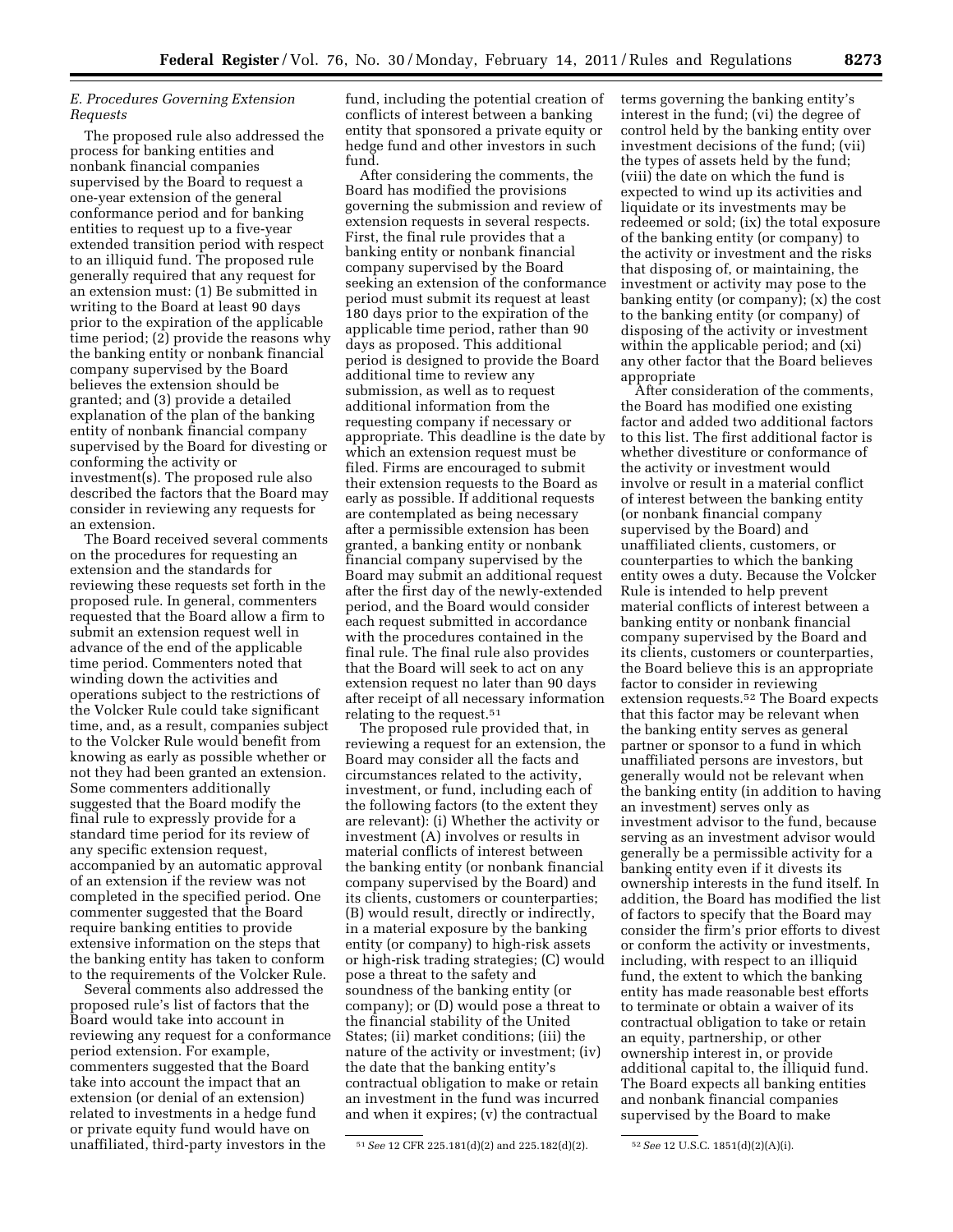reasonable and good-faith efforts to divest or otherwise conform their prohibited activities and investments within the prescribed time periods. This includes taking all reasonable steps to divest the firm's interests in private equity and hedge funds covered by the restrictions in the Volcker Rule, such as making requests of a general partner or other applicable person(s) to withdraw from or transfer its interest in the fund whenever authorized or permitted by the relevant fund documents. The factors listed in the rule are not exclusive, and the Board retains the ability to consider other factors or considerations that it deems appropriate.

As noted in the proposed rule, the Board expects to carefully review requests for an extended transition period to ensure that the banking entity's interest in the fund and the fund's assets and investment strategy satisfy the requirements contained in the rule in order to be eligible for an extended transition period. As noted above in Part III.C.1.a of this **SUPPLEMENTARY INFORMATION**, the final rule provides that in evaluating the merits and appropriateness of a request for an extended transition period for an investment in an illiquid fund, the Board will consider the extent to which the fund's current assets are no longer illiquid (*e.g.* due to lapse of applicable restrictions on an investment because a previously illiquid venture capital or portfolio company investment has become liquid, such as through the initial public offering of the company's stock). The Board has modified the list of factors the Board may consider in the final rule to make this clear.

The final rule retains the proposed rule's provision that allows the Board to impose conditions on any extension granted if the Board determines such conditions are necessary or appropriate to protect the safety and soundness of banking entities or the financial stability of the United States, address material conflicts of interest or other unsound practices, or otherwise further the purposes of section 13 of the BHC Act and the final rules.53 In cases where the banking entity is primarily supervised by another Federal banking agency, the SEC, or the CFTC, the Board will consult with such agency prior to approving any extension request by the

banking entity, as well as before imposing conditions in connection with the approval of any extension request by the banking entity.

# **IV. Administrative Law Matters**

#### *A. Paperwork Reduction Act Analysis*

In accordance with the Paperwork Reduction Act of 1995 (" $PRA$ "),<sup>54</sup> the Board has reviewed this final rule under the authority delegated to the Board by Office of Management and Budget (''OMB''). The Board may not conduct or sponsor, and a respondent is not required to respond to, an information collection unless it displays a currently valid OMB control number.

Sections 225.181(c) and 225.182(c) of the final rule contain collections of information that are subject to the PRA. The OMB control number for these information collections will be assigned. These collections of information would only be required for banking entities and nonbank financial companies supervised by the Board that voluntarily decide to seek an extension of time to conform their activities to the Volcker Rule or divest their interest in an illiquid hedge fund or private equity fund. As discussed in the

**SUPPLEMENTARY INFORMATION**, the Dodd-Frank Act generally requires banking entities and nonbank financial holding companies supervised by the Board to conform their activities and investments to the restrictions in the Volcker Rule within 2 years of the effective date of the Volcker Rule's restrictions. The final rule implements this conformance period and, as permitted by the Dodd-Frank Act, permits a banking entity or nonbank financial company supervised by the Board to request an extension of time to conform its activities to the Volcker Rule. Section 225.181(c) would require an application for an extension by a banking entity to be (1) submitted in writing to the Board at least 180 days prior to the expiration of the applicable time period, (2) provide the reasons why the banking entity believes the extension should be granted, and (3) provide a detailed explanation of the banking entity's plan for divesting or conforming the activity or investment(s). Section 225.182(c) would require an application for an extension by a nonbank financial holding company to be (1) submitted in writing to the Board at least 180 days prior to the expiration of the applicable time period, (2) provide the reasons why the nonbank financial holding company believes the extension should be granted, and (3) provide a detailed

explanation of the company's plan for coming into compliance with the requirements of the Volcker Rule. A request by a banking entity or nonbank financial company supervised by the Board also must address the relevant factors set out in section 225.181(d). A banking entity or nonbank financial company supervised by the Board may request confidential treatment of information submitted as part of an extension request in accordance with the Freedom of Information Act.

In connection with the proposal, the Board estimated that there were approximately 7,200 banking entities as of December 31, 2009. Of that number, the Board estimated that approximately 720 banking entities would request an extension of the conformance period under the proposed rule. The number of nonbank financial companies supervised by the Board will be determined by the FSOC in accordance with the procedures established under the Dodd-Frank Act. Accordingly, the Board was unable and remains unable at this time to estimate the number of nonbank financial companies supervised by the Board that might request an extension of the Volcker Rule conformance period under the proposed rule. In the proposal, the Board estimated the burden request as 1 hour, for a total estimated amount of annual burden of 720 hours.

Some commenters asserted that the Board's proposal underestimated the regulatory burden and stated that it would take substantially longer than one hour to prepare a request for an extension and relevant supporting information. One commenter specifically noted that a banking entity could potentially be required to submit up to four extension requests with respect to a single illiquid fund (three requests for extension of the general conformance period and one request for the extended transition period provided for illiquid funds). In light of the comments received, the Board has revised its estimated burden per request to be 3 hours, and estimates that each of the 720 banking entities that are estimated to request an extension will file, on average, 10 requests for an extension, for a total estimated annual burden of 21,600 hours.

#### *B. Regulatory Flexibility Act Analysis*

In accordance with Section 4(a) of the Regulatory Flexibility Act, 5 U.S.C. 601 *et seq,* (''RFA''), the Board must publish a final regulatory flexibility analysis with this rulemaking. The RFA requires an agency either to provide a final regulatory flexibility analysis with a final rule for which a general notice of

<sup>53</sup>Nothing in the Volcker Rule or the final rule limits or otherwise affects the authority that the Board, the other Federal banking agencies, the SEC, or the CFTC may have under other provisions of law. In the case of the Board, these authorities include, but are not limited to, section 8 of the Federal Deposit Insurance Act and section 8 of the BHC Act. See 12 U.S.C. 1818, 1847.

<sup>&</sup>lt;sup>54</sup> 44 U.S.C. 3506; 5 CFR 1320, Appendix A.1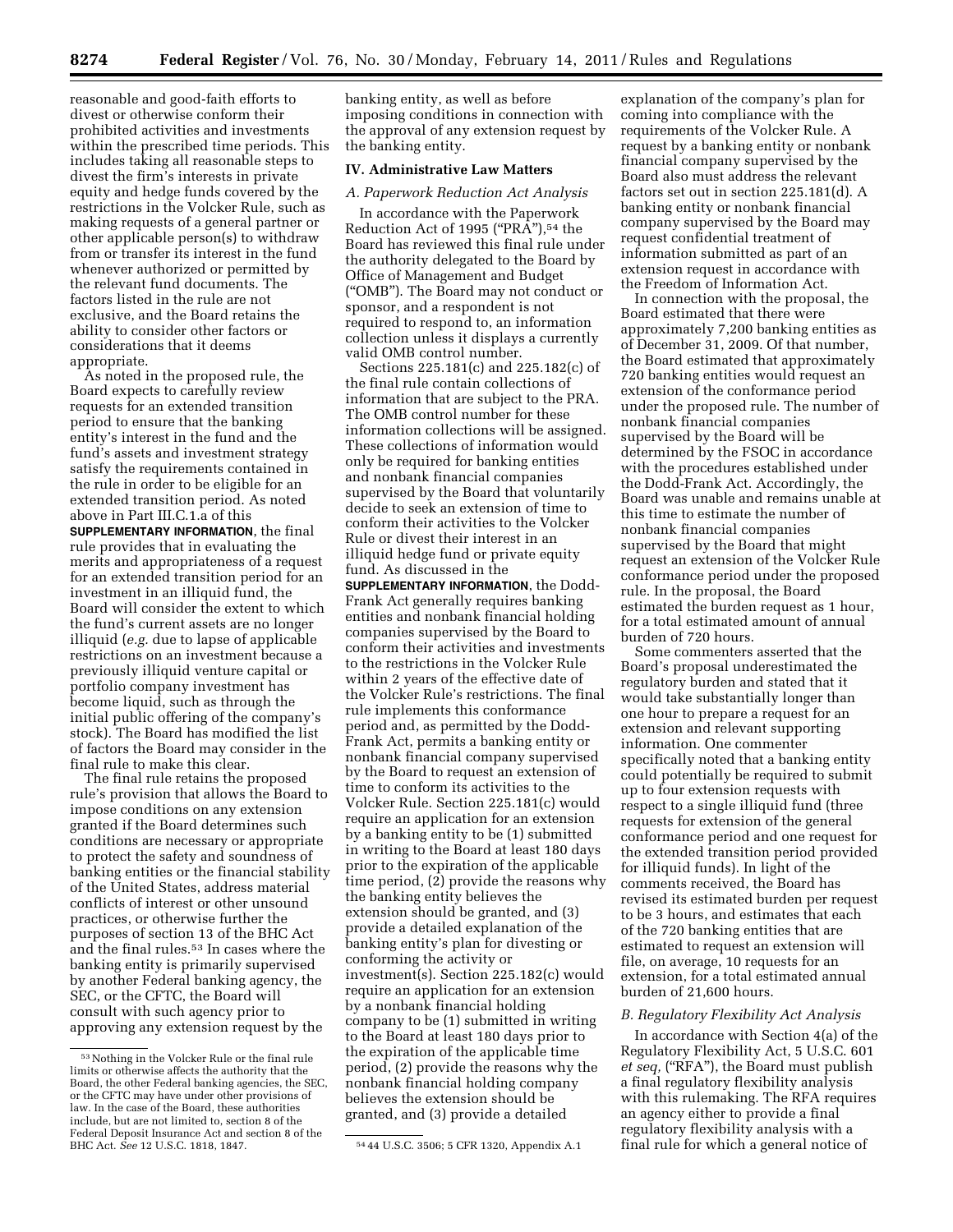proposed rulemaking is required or to certify that the final rule will not have a significant economic impact on a substantial number of small entities. Based on this analysis and for the reasons stated below, the Board believes that the final rule would not have a significant economic impact on a substantial number of small entities. Nevertheless, the Board is publishing a final regulatory flexibility analysis.

The Volcker Rule, adopted as a new section 13 of the BHC Act, applies to all banking entities and nonbank financial companies supervised by the Board, regardless of size. The Board is amending Regulation Y to implement the provisions of the Dodd-Frank Act that allow a banking entity—including a small banking entity—or a nonbank financial company supervised by the Board to obtain, with the Board's approval, an extended period of time to conform its activities and investments to the requirements of the Volcker Rule. Under the rule, a banking entity of any size may request up to three one-year extensions of the general two-year conformance period provided under section 13 of the BHC Act, as well as one extension of up to five years to divest certain ownership interests in a hedge fund or private equity fund that qualifies as an ''illiquid fund'' under the statute and proposed rule. The **SUPPLEMENTARY INFORMATION** provides additional information regarding the reasons for, and the objective and legal basis of, the rule.

Under regulations issued by the Small Business Administration ("SBA"), a bank or other depository institution is considered "small" if it has \$175 million or less in assets.55 As of December 31, 2009, there were approximately 2450 small bank holding companies, 293 small savings association, 132 small national banks, 73 small State member banks, 665 small State nonmember banks, and 21 small foreign banking organizations that are subject to section 8 of the International Banking Act of 1978. As of that date, there were no nonbank financial companies supervised by the Board. The Volcker Rule would affect only those entities that engage in activities or that hold investments prohibited or restricted under the terms of the Volcker Rule. As explained above, the Board estimates that of the total number of banking entities that would be affected by the Volcker Rule, approximately 10 percent would likely file an extension request under the proposed rule. Based on its supervisory experience, the Board believes that small banking entities are

less likely to be engaged in the types of activities or hold investments prohibited under the Volcker Rule, and as such estimates that only 5 percent of small banking entities likely would file an extension request under the rule. The Board specifically requested comment on whether this estimate is appropriate, and no comments were received on this issue. The Board notes that the impact of the rule on entities choosing to take advantage of the rule's extended conformance period would be positive and not adverse. This is because the rule would allow affected entities to seek and obtain an extended period of time to conform their activities, investments, or relationships to the requirements of the Volcker Rule. The Board also has taken several steps to reduce the potential burden of the rule on all banking entities, including small banking entities. For example, the rule establishes a straightforward process for banking entities, including small banking entities, to request an extension of the conformance period or an extended transition period with respect to an investment in an illiquid fund, and permits such requests to be submitted in letter form. The rule also uses standards drawn from existing federal banking and securities regulations to help define the types of funds that may qualify as an ''illiquid fund'' under the statute and the rule, which should assist small banking entities in determining whether their investments qualify for the extended transition period available for investments in illiquid funds.

As discussed in the **SUPPLEMENTARY INFORMATION**, the Dodd-Frank Act requires that the Board adopt rules implementing the Volcker Rule's conformance period. The Board does not believe that the final rule duplicates, overlaps, or conflicts with any other Federal rules.

#### **Plain Language**

Section 722 of the Gramm-Leach-Bliley Act requires the Federal banking agencies to use plain language in all proposed and final rules published after January 1, 2000. The Board invited comment on whether the proposed rule was written plainly and clearly, or whether there were ways the Board could make the rule easier to understand. The Board received no comments on these matters and believes that the final rule is written plainly and clearly.

# **List of Subjects in 12 CFR Part 225**

Administrative practice and procedure, Banks, Banking, Holding companies, Reporting and recordkeeping requirements, Securities.

#### **Authority and Issuance**

For the reasons stated in the preamble, the Board is amending Regulation Y, 12 CFR part 225, as set forth below:

# **PART 225—REGULATION Y—BANK HOLDING COMPANIES AND CHANGE IN BANK CONTROL (REGULATION Y)**

■ 1. The authority citation for part 225 is revised to read as follows:

**Authority:** 12 U.S.C. 1817(j)(13), 1818, 1828(o), 1831i, 1831p–1, 1843(c)(8), 1844(b), 1851, 1972(1), 3106, 3108, 3310, 3331–3351, 3907, and 3909; 15 U.S.C. 6801 and 6805.

■ 2. Section  $225.1(c)(11)$  is revised to read as follows:

#### **§ 225.1 Authority, purpose, and scope.**

- $*$  \*
- (c) \* \* \*

(11) *Subpart K* governs the period of time that firms subject to section 13 of the Bank Holding Company Act (12 U.S.C. 1851) have to bring their activities, investments and relationships into compliance with the requirements of such section.

\* \* \* \* \* ■ 3. Subpart K is added to read as follows:

# **Subpart K—Proprietary Trading and Relationships With Hedge Fund and Private Equity Funds**

Sec.

- 225.180 Definitions.
- 225.181 Conformance Period for Banking Entities Engaged in Proprietary Trading or Private Fund Activities.
- 225.182 Conformance Period for Nonbank Financial Companies Supervised by the Board Engaged in Proprietary Trading or Private Fund Activities.

# **Subpart K—Proprietary Trading and Relationships With Hedge Funds and Private Equity Funds**

# **§ 225.180 Definitions.**

- For purposes of this subpart:
- (a) *Banking entity* means—
- (1) Any insured depository
- institution;

(2) Any company that controls an insured depository institution;

(3) Any company that is treated as a bank holding company for purposes of section 8 of the International Banking Act of 1978; and

(4) Any affiliate or subsidiary of any of the foregoing entities.

(b) *Hedge fund* and *private equity fund* mean an issuer that would be an investment company, as defined in the Investment Company Act of 1940 (15

<sup>55</sup> 13 CFR 121.201.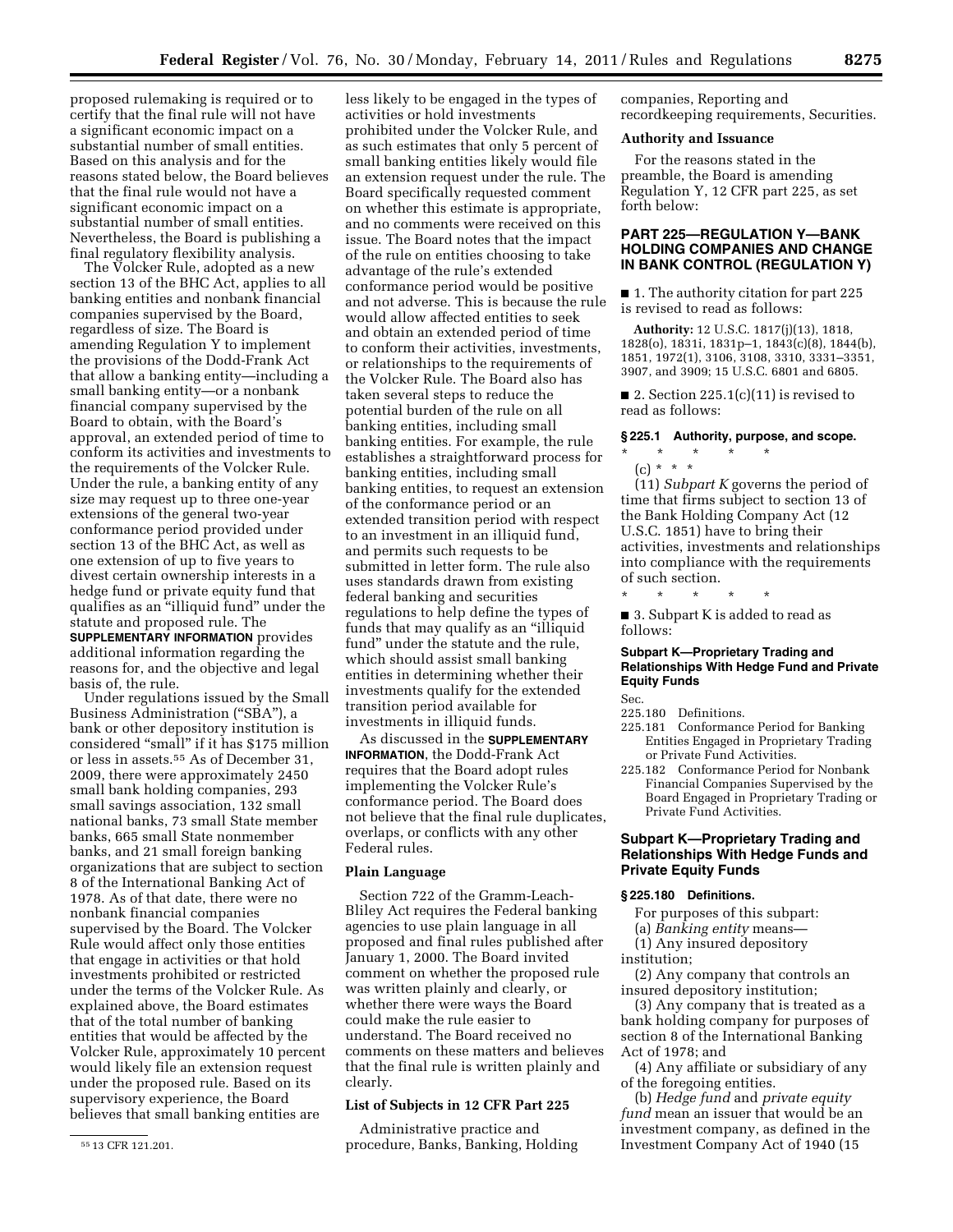U.S.C. 80a–1 *et seq.*), but for section  $3(c)(1)$  or  $3(c)(7)$  of that Act, or such similar funds as the appropriate Federal banking agencies, the Securities and Exchange Commission, and the Commodity Futures Trading Commission may, by rule, as provided in section 13(b)(2) of the Bank Holding Company Act (12 U.S.C. 1851(b)(2)), determine.

(c) *Insured depository institution* has the same meaning as given that term in section 3 of the Federal Deposit Insurance Act (12 U.S.C. 1813), except that for purposes of this subpart the term shall not include an institution that functions solely in a trust or fiduciary capacity if—

(1) All or substantially all of the deposits of such institution are in trust funds and are received in a bona fide fiduciary capacity;

(2) No deposits of such institution which are insured by the Federal Deposit Insurance Corporation are offered or marketed by or through an affiliate of such institution;

(3) Such institution does not accept demand deposits or deposits that the depositor may withdraw by check or similar means for payment to third parties or others or make commercial loans; and

(4) Such institution does not—

(i) Obtain payment or payment related services from any Federal Reserve bank, including any service referred to in section 11A of the Federal Reserve Act (12 U.S.C. 248a); or

(ii) Exercise discount or borrowing privileges pursuant to section 19(b)(7) of the Federal Reserve Act (12 U.S.C. 416(b)(7)).

(d) *Nonbank financial company supervised by the Board* means a nonbank financial company supervised by the Board of Governors, as defined in section 102 of the Dodd-Frank Wall Street Reform and Consumer Protection Act of 2010 (12 U.S.C. 5311).

(e) *Board* means the Board of Governors of the Federal Reserve System.

(f) *Illiquid fund* means a hedge fund or private equity fund that:

(1) As of May 1, 2010—

(i) Was principally invested in illiquid assets; or

(ii) Was invested in, and contractually committed to principally invest in, illiquid assets; and

(2) Makes all investments pursuant to, and consistent with, an investment strategy to principally invest in illiquid assets.

(g) *Illiquid assets* means any real property, security, obligation, or other asset that—

(1) Is not a liquid asset;

(2) Because of statutory or regulatory restrictions applicable to the hedge fund, private equity fund or asset, cannot be offered, sold, or otherwise transferred by the hedge fund or private equity fund to a person that is unaffiliated with the relevant banking entity; or

(3) Because of contractual restrictions applicable to the hedge fund, private equity fund or asset, cannot be offered, sold, or otherwise transferred by the hedge fund or private equity fund for a period of 3 years or more to a person that is unaffiliated with the relevant banking entity.

(h) *Liquid asset* means:

(1) Cash or cash equivalents;

(2) An asset that is traded on a recognized, established exchange, trading facility or other market on which there exist independent, bona fide offers to buy and sell so that a price reasonably related to the last sales price or current bona fide competitive bid and offer quotations can be determined for the particular asset almost instantaneously;

(3) An asset for which there are bona fide, competitive bid and offer quotations in a recognized inter-dealer quotation system or similar system or for which multiple dealers furnish bona fide, competitive bid and offer quotations to other brokers and dealers on request;

(4) An asset the price of which is quoted routinely in a widely disseminated publication that is readily available to the general public or through an electronic service that provides indicative data from real-time financial networks;

(5) An asset with an initial term of one year or less and the payments on which at maturity may be settled, closed-out, or paid in cash or one or more other liquid assets described in paragraphs  $(h)(1)$ ,  $(2)$ ,  $(3)$ , or  $(4)$ ; and

(6) Any other asset that the Board determines, based on all the facts and circumstances, is a liquid asset.

(i) *Principally invested* and related definitions. A hedge fund or private equity fund:

(1) Is *principally invested* in illiquid assets if at least 75 percent of the fund's consolidated total assets are—

(i) Illiquid assets; or

(ii) Risk-mitigating hedges entered into in connection with and related to individual or aggregated positions in, or holdings of, illiquid assets;

(2) Is *contractually committed to principally invest* in illiquid assets if the fund's organizational documents, other documents that constitute a contractual obligation of the fund, or written representations contained in the fund's

offering materials distributed to potential investors provide for the fund to be principally invested in assets described in paragraph (i)(1) at all times other than during temporary periods, such as the period prior to the initial receipt of capital contributions from investors or the period during which the fund's investments are being liquidated and capital and profits are being returned to investors; and

(3) Has an *investment strategy to principally invest* in illiquid assets if the fund—

(i) Markets or holds itself out to investors as intending to principally invest in assets described in paragraph (i)(1) of this section; or

(ii) Has a documented investment policy of principally investing in assets described in paragraph (i)(1) of this section.

#### **§ 225.181 Conformance Period for Banking Entities Engaged in Prohibited Proprietary Trading or Private Fund Activities.**

(a) *Conformance Period*—(1) *In general.* Except as provided in paragraph (b)(2) or (3) of this section, a banking entity shall bring its activities and investments into compliance with the requirements of section 13 of the Bank Holding Company Act (12 U.S.C. 1851) and this subpart no later than 2 years after the earlier of:

(i) July 21, 2012; or

(ii) Twelve months after the date on which final rules adopted under section 13(b)(2) of the Bank Holding Company Act (12 U.S.C. 1851(b)(2)) are published in the **Federal Register**.

(2) *New banking entities.*—A company that was not a banking entity, or a subsidiary or affiliate of a banking entity, as of July 21, 2010, and becomes a banking entity, or a subsidiary or affiliate of a banking entity, after that date shall bring its activities and investments into compliance with the requirements of section 13 of the Bank Holding Company Act (12 U.S.C. 1851) and this subpart before the later of—

(i) The conformance date determined in accordance with paragraph (a)(1) of this section; or

(ii) Two years after the date on which the company becomes a banking entity or a subsidiary or affiliate of a banking entity.

(3) *Extended conformance period.*  The Board may extend the two-year period under paragraph (a)(1) or (2) of this section by not more than three separate one-year periods, if, in the judgment of the Board, each such oneyear extension is consistent with the purposes of section 13 of the Bank Holding Company Act (12 U.S.C. 1851)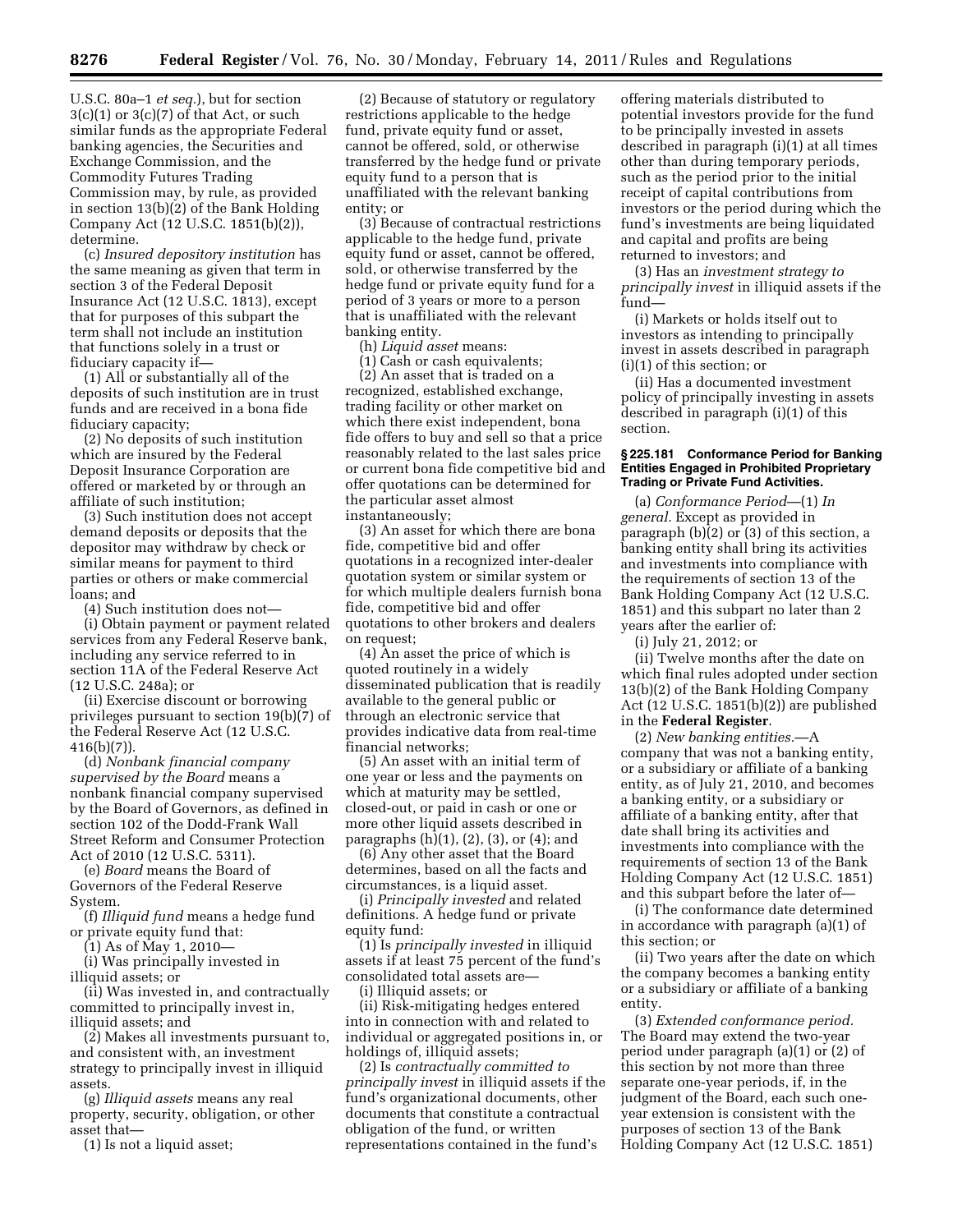and this subpart and would not be detrimental to the public interest.

(b) *Illiquid funds*—(1) *Extended transition period.* The Board may further extend the period provided by paragraph (a) of this section during which a banking entity may acquire or retain an equity, partnership, or other ownership interest in, or otherwise provide additional capital to, a private equity fund or hedge fund if—

(i) The fund is an illiquid fund; and (ii) The acquisition or retention of such interest, or provision of additional capital, is necessary to fulfill a contractual obligation of the banking entity that was in effect on May 1, 2010.

(2) *Duration limited.* The Board may grant a banking entity only one extension under paragraph (b)(1) of this section and such extension—

(i) May not exceed 5 years beyond any conformance period granted under paragraph (a)(3) of this section; and

(ii) Shall terminate automatically on the date during any such extension on which the banking entity is no longer under a contractual obligation described in paragraph (b)(1)(ii).

(3) *Contractual obligation.* For purposes of this paragraph (b)—

(i) A banking entity has a contractual obligation to take or retain an equity, partnership, or other ownership interest in an illiquid fund if the banking entity is prohibited from redeeming all of its equity, partnership, or other ownership interests in the fund, and from selling or otherwise transferring all such ownership interests to a person that is not an affiliate of the banking entity—

(A) Under the terms of the banking entity's equity, partnership, or other ownership interest in the fund or the banking entity's other contractual arrangements with the fund or unaffiliated investors in the fund; or

(B) If the banking entity is the sponsor of the fund, under the terms of a written representation made by the banking entity in the fund's offering materials distributed to potential investors;

(ii) A banking entity has a contractual obligation to provide additional capital to an illiquid fund if the banking entity is required to provide additional capital to such fund—

(A) Under the terms of its equity, partnership or other ownership interest in the fund or the banking entity's other contractual arrangements with the fund or unaffiliated investors in the fund; or

(B) If the banking entity is the sponsor of the fund, under the terms of a written representation made by the banking entity in the fund's offering materials distributed to potential investors; and

(iii) A banking entity shall be considered to have a contractual obligation for purposes of paragraph  $(b)(3)(i)$  or (ii) of this section only if—

(A) The obligation may not be terminated by the banking entity or any of its subsidiaries or affiliates under the terms of its agreement with the fund; and

(B) In the case of an obligation that may be terminated with the consent of other persons, the banking entity and its subsidiaries and affiliates have used their reasonable best efforts to obtain such consent and such consent has been denied.

(c) *Approval Required to Hold Interests in Excess of Time Limit.* The conformance period in paragraph (a) of this section may be extended in accordance with paragraph (a)(3) or (b) of this section only with the approval of the Board. A banking entity that seeks the Board's approval for an extension of the conformance period under paragraph (a)(3) or for an extended transition period under paragraph (b)(1) must—

(1) Submit a request in writing to the Board at least 180 days prior to the expiration of the applicable time period;

(2) Provide the reasons why the banking entity believes the extension should be granted, including information that addresses the factors in paragraph (d)(1) of this section; and

(3) Provide a detailed explanation of the banking entity's plan for divesting or conforming the activity or investment(s).

(d) *Factors governing Board determinations*—(1) *Extension requests generally.* In reviewing any application by a specific company for an extension under paragraph (a)(3) or (b)(1) of this section, the Board may consider all the facts and circumstances related to the activity, investment, or fund, including, to the extent relevant—

(i) Whether the activity or investment—

(A) Involves or results in material conflicts of interest between the banking entity and its clients, customers or counterparties;

(B) Would result, directly or indirectly, in a material exposure by the banking entity to high-risk assets or high-risk trading strategies;

(C) Would pose a threat to the safety and soundness of the banking entity; or

(D) Would pose a threat to the financial stability of the United States; (ii) Market conditions;

(iii) The nature of the activity or investment;

(iv) The date that the banking entity's contractual obligation to make or retain an investment in the fund was incurred and when it expires;

(v) The contractual terms governing the banking entity's interest in the fund;

(vi) The degree of control held by the banking entity over investment decisions of the fund;

(vii) The types of assets held by the fund, including whether any assets that were illiquid when first acquired by the fund have become liquid assets, such as, for example, because any statutory, regulatory, or contractual restrictions on the offer, sale, or transfer of such assets have expired;

(viii) The date on which the fund is expected to wind up its activities and liquidate, or its investments may be redeemed or sold;

(ix) The total exposure of the banking entity to the activity or investment and the risks that disposing of, or maintaining, the investment or activity may pose to the banking entity or the financial stability of the United States;

(x) The cost to the banking entity of divesting or disposing of the activity or investment within the applicable period;

(xi) Whether the divestiture or conformance of the activity or investment would involve or result in a material conflict of interest between the banking entity and unaffiliated clients, customers or counterparties to which it owes a duty;

(xii) The banking entity's prior efforts to divest or conform the activity or investment(s), including, with respect to an illiquid fund, the extent to which the banking entity has made efforts to terminate or obtain a waiver of its contractual obligation to take or retain an equity, partnership, or other ownership interest in, or provide additional capital to, the illiquid fund; and

(xiii) Any other factor that the Board believes appropriate.

(2) *Timing of Board review.* The Board will seek to act on any request for an extension under paragraph (a)(3) or (b)(1) of this section no later than 90 calendar days after the receipt of a complete record with respect to such request.

(3) *Consultation.* In the case of a banking entity that is primarily supervised by another Federal banking agency, the Securities and Exchange Commission, or the Commodity Futures Trading Commission, the Board will consult with such agency prior to the approval of a request by the banking entity for an extension under paragraph  $(a)(3)$  or  $(b)(1)$  of this section.

(e) *Authority to impose restrictions on activities or investments during any extension period*—(1) *In general.* The Board may impose such conditions on any extension approved under paragraph (a)(3) or (b)(1) of this section as the Board determines are necessary or